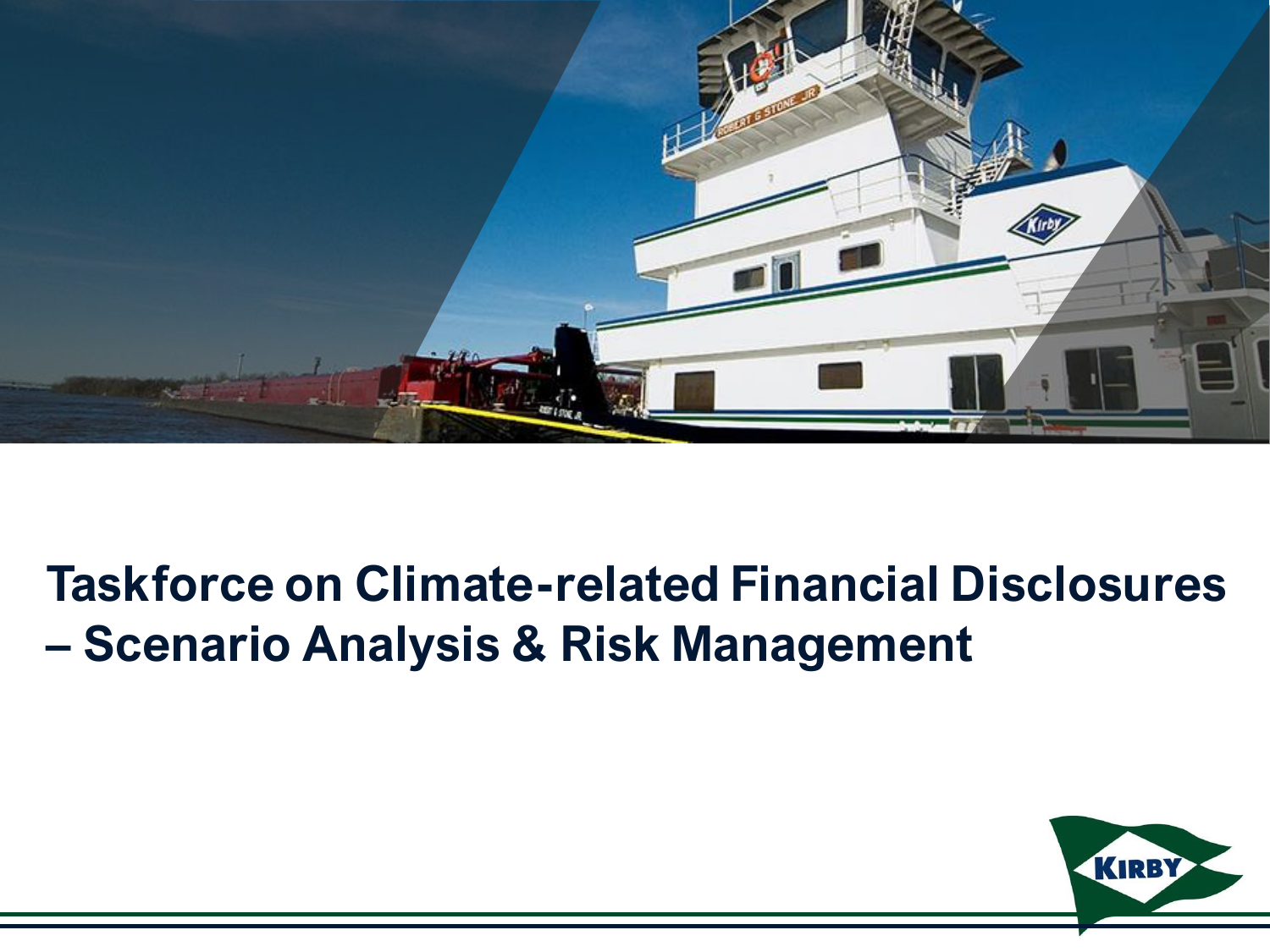# Task Force on Climate-Related Financial Disclosures

Kirby has committed to its stakeholders to enhancing its ESG disclosures by integrating elements of TCFD into its sustainability reporting. Established in 2015 by the Financial Stability Board (FSB), the Task Force on Climate-related Disclosures (TCFD) was asked to develop recommendations for more effective, voluntary climate-related disclosures that could promote more informed investment, credit, and insurance underwriting decisions.

The task force developed four widely adoptable recommendations on climate-related financial disclosures that are applicable to organizations across different sectors and jurisdictions. The recommendations represent core elements of how organizations operate: governance, strategy, risk management, and metrics and targets. Each of the TCFD thematic elements is reflected in the structure of our disclosures on the following pages. In this initial TCFD report, Kirby has primarily focused on scenarios in the marine transportation business which represents 98% of the company's greenhouse gas emissions. We anticipate further enhancements, refinements, and disclosures in the future as the experience and practice of TCFD reporting becomes more common amongst global companies.



#### **Governance**

The organization's governance around climate-related risks and opportunities.

#### **Strategy**

The actual and potential impacts of climate-related risks and opportunities on the organization's businesses. strategy, and financial planning.

#### **Risk Management**

The processes used by the organization to identify, assess, and manage climate-related risks.

#### **Metrics and Targets**

The metrics and targets used to assess and manage relevant climate-related risks and opportunities.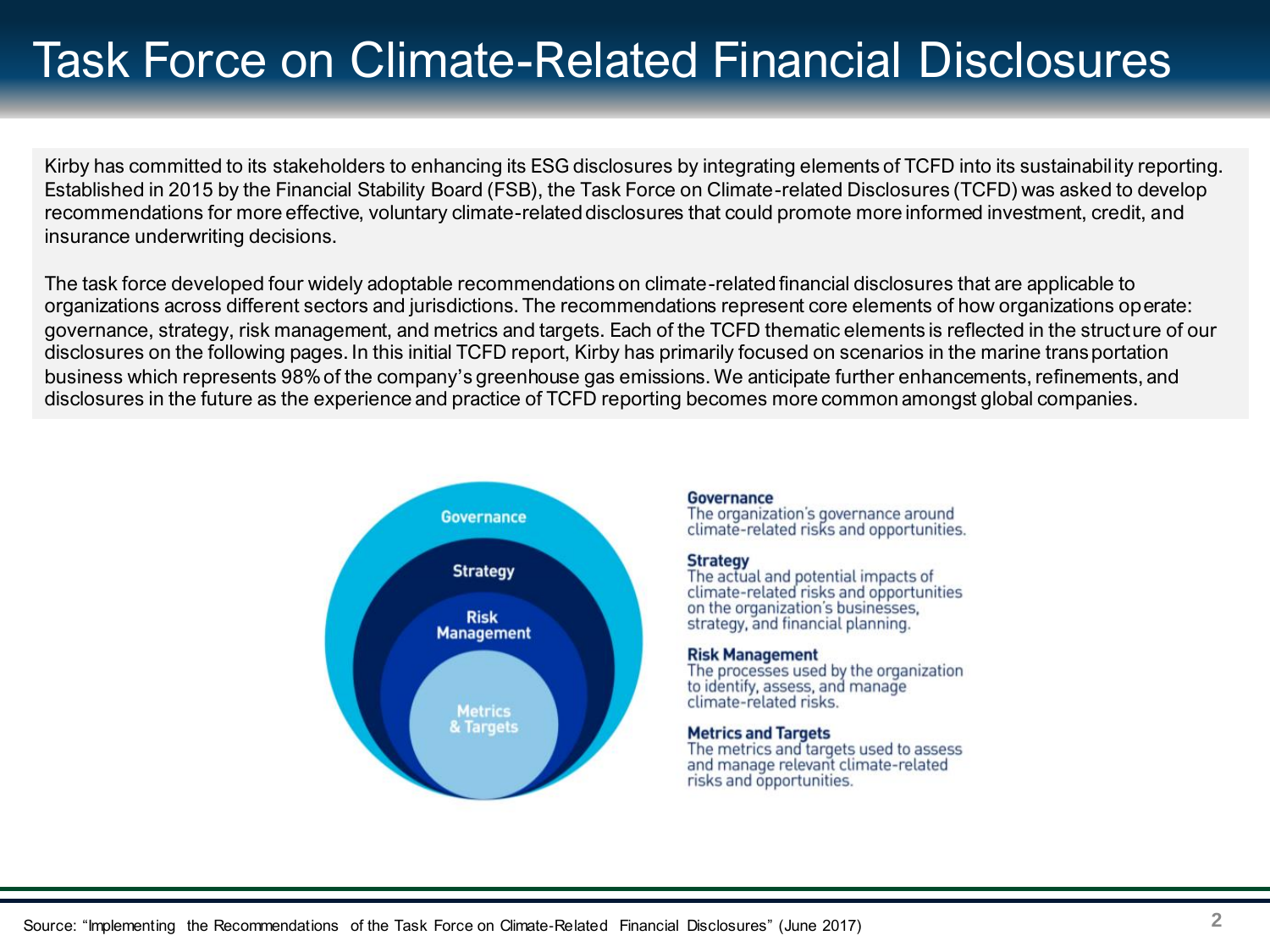### **Governance**

**Disclose the organization's governance around climate-related risks and opportunities.**

#### **a) Describe the board's oversight of climate-related risks and opportunities.**

- Kirby Corporation's Board of Directors oversees the Company's environmental, social and governance (ESG) initiatives and disclosures. The Board is committed to elevating Kirby's leadership profile and reputation among our investors, government policymakers, stakeholders, and others on ESG issues and practices and believes the Company has a unique opportunity to be an industry leader on these important issues.
- **The Board's oversight of ESG is codified in the Governance Committee Charter. The Governance** Committee meets quarterly to discuss ESG issues. In the past year, these meetings have included reviews of Kirby's ESG disclosures, including the 2020 Sustainability Report, external ESG ratings of the Company, Sustainability Accounting Standards Board (SASB) disclosures, and TCFD disclosures.
- **The Board also engaged in strategic discussions regarding incident/emergency response and recovery, (i.e.** hurricanes), capital allocation, workplace and vessel safety, energy transition, and various alternative future business scenarios.
- **The Audit Committee oversees Kirby's management of enterprise risk, including climate-related risks and** regulations that could impact the Company.

#### **b) Describe management's role in assessing and managing climate-related risks and opportunities.**

■ At the management level, climate-related risks and assessing opportunities ultimately resides with the Chief Executive Officer, who chairs the ESG Executive Committee. The Committee includes the segment presidents, Executive Vice President and Chief Financial Officer, Chief Human Resources Officer, Vice President and General Counsel, and Vice President of Investor Relations. Reporting to this Committee is a cross-functional team designed to advise executive leadership and the Board on managing climate and sustainability-related risks and assessing future business opportunities.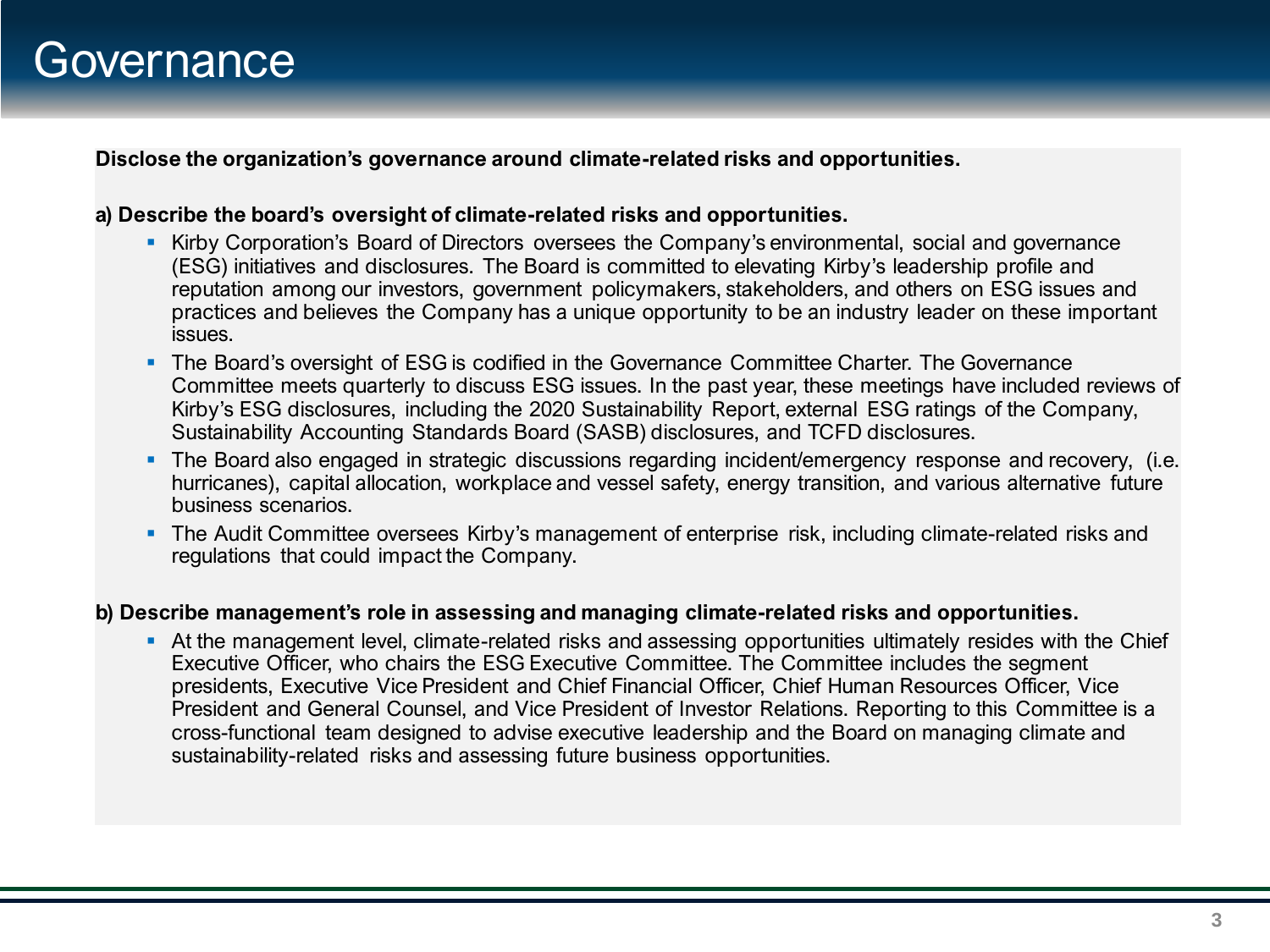### Strategy: Overview

**Disclose the actual and potential impacts of climate-related risks and opportunities on the organization's businesses, strategy, and financial planning.**

- TCFD characterizes climate-related risks in two categories:
	- **Transition risks** Risks related to the transition to a lower-carbon economy including policy and legal risk; technological risk; market risk (for example, consumer preferences); and reputational risk. Transition risks include policy constraints on emissions, imposition of carbon tax, water restrictions, land use restrictions or incentives, and market demand and supply shifts.
	- **Physical risks**  Risks associated with physical impacts from climate change, including the two-degree Celsius change, may impact company assets, personnel and operating companies. These impacts may include acute physical damage from variations in weather patterns (such as severe storms, floods, and drought) and chronic impacts, such as sea-level rise and desertification. Physical risks include the disruption of operations or destruction of property.
- **•** In the following slides, Kirby has identified climate-related resiliency themes, risks, and opportunities with potential impact to our business over short (1–3 years), medium (3–5 years) and long-term (5+ years) time horizons and the Company's approach to each.
- **EXICTS** Kirby's resiliency themes of risk assessment, strategy, engagement and operational efficiency helped guide our team to better understand our roles and responses to said risks.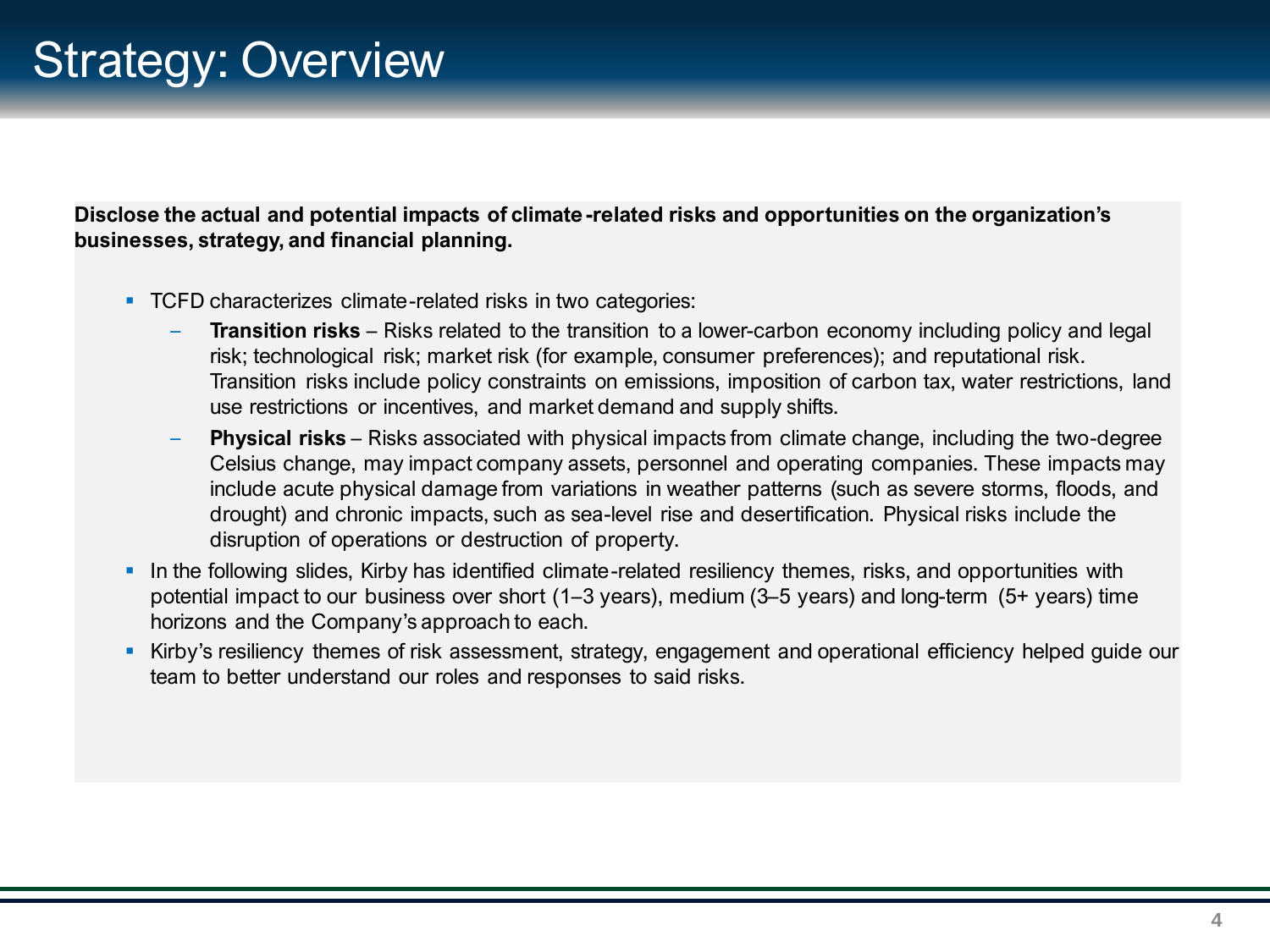# Strategy: Transition Risks – Policy & Legal

| <b>Transition Risks</b>       |                                                                                                 |                                                                                                                                                                                                                                                                                                                                                                                           |                                                                                                                                                                                                                                                                                                                                                        |  |  |
|-------------------------------|-------------------------------------------------------------------------------------------------|-------------------------------------------------------------------------------------------------------------------------------------------------------------------------------------------------------------------------------------------------------------------------------------------------------------------------------------------------------------------------------------------|--------------------------------------------------------------------------------------------------------------------------------------------------------------------------------------------------------------------------------------------------------------------------------------------------------------------------------------------------------|--|--|
|                               | <b>Risk or Opportunity</b>                                                                      | <b>Potential Financial Impact</b>                                                                                                                                                                                                                                                                                                                                                         | <b>Strategy &amp; Risk Management</b>                                                                                                                                                                                                                                                                                                                  |  |  |
| 人<br>Policy &<br><b>Legal</b> | <b>IRISK:</b><br>Increased climate-change-related<br>regulations and disclosures<br>[Long Term] | Capital investments into new technologies -<br>to improve data capture and facilitate<br>increased disclosure<br>Capital investments to retrofit existing<br>equipment<br>Increased costs for enhanced emissions<br>reporting and oversight<br>Additional administrative, compliance, and<br>legal costs                                                                                  | Proactive implementation of monitoring,<br>data aggregation, and calculations<br>Reporting in accordance with SASB,<br>TCFD, and other reporting frameworks<br>Increase monitoring of carbon emissions<br>associated with fuel consumption<br>associated with marine operations to<br>identify and assess operational or<br>technological improvements |  |  |
|                               |                                                                                                 |                                                                                                                                                                                                                                                                                                                                                                                           |                                                                                                                                                                                                                                                                                                                                                        |  |  |
|                               | RISK:<br>Changes to oil and gas exploration<br>regulations<br>[Short Term]                      | Distribution & Services oil and gas<br>businesses could be impacted financially<br>with loss of business and revenue<br>Impact to market segments as the need to<br>move certain petroleum products could<br>decline<br>Low-cost feedstock advantages for U.S.<br>petrochemical companies could diminish,<br>reducing production and likely limit new<br>petrochemical plant construction | Monitor legislation and potential<br>regulatory/administrative proposals<br>Research and monitor new trends in the<br>industry                                                                                                                                                                                                                         |  |  |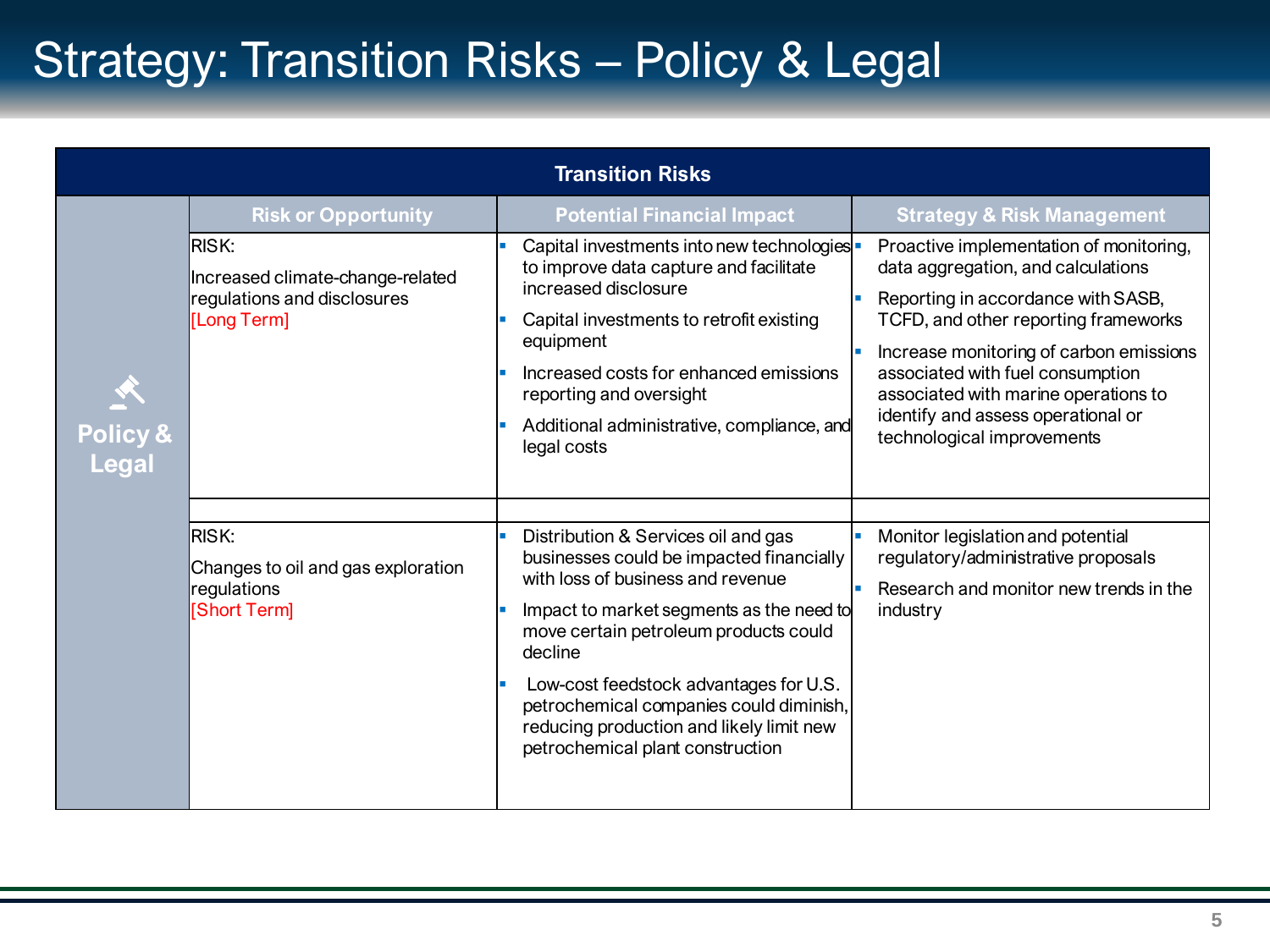# Strategy: Transition Risks – Technology

| <b>Transition Risks</b>          |                                                                                                                                                                                                             |                                                                                                                                                                                                                                                                                                                                                                                                                                                                      |                                                                                                                                                                                                                                                                                                                                                                                                                                                                                                      |  |  |
|----------------------------------|-------------------------------------------------------------------------------------------------------------------------------------------------------------------------------------------------------------|----------------------------------------------------------------------------------------------------------------------------------------------------------------------------------------------------------------------------------------------------------------------------------------------------------------------------------------------------------------------------------------------------------------------------------------------------------------------|------------------------------------------------------------------------------------------------------------------------------------------------------------------------------------------------------------------------------------------------------------------------------------------------------------------------------------------------------------------------------------------------------------------------------------------------------------------------------------------------------|--|--|
|                                  | <b>Risk or Opportunity</b>                                                                                                                                                                                  | <b>Potential Financial Impact</b>                                                                                                                                                                                                                                                                                                                                                                                                                                    | <b>Strategy &amp; Risk Management</b>                                                                                                                                                                                                                                                                                                                                                                                                                                                                |  |  |
| $\bigoplus$<br><b>Technology</b> | <b>RISK AND OPPORTUNITY:</b><br>Transition to low-emissions<br>technology in the marine fleet<br>[Long Term]                                                                                                | Investment in the development of new<br>technologies, assets, and vessels<br>Retrofit equipment, modify mariner training,<br>and adopt new practices and procedures<br>including operating standards for new equipment  <br>Potential increase or decrease in operating,<br>engineering, and asset costs<br>Potential impact to valuation of certain existing<br>vessels<br>Opportunity to be an industry leader in the<br>development and adoption of low-emissions | Long-term strategy of investing in efficient<br>boat fleet, including integrating high tier<br>standard marine engines and vessel hull<br>design<br>Early partnership with original equipment<br>manufacturers (OEMs) regarding designs for<br>low emission marine engines to achieve future<br>emission standards<br>Proactive engagement with customers to<br>understand their future carbon emissions<br>targets and develop complimentary initiatives                                            |  |  |
|                                  | <b>RISK AND OPPORTUNITY:</b><br>Distribution & Services customer<br>equipment requirements transition-<br>from diesel power to alternatives<br>fuel sources such as hydrogen or<br>lelectric<br>[Long Term] | marine equipment<br>Development of new distribution and dealer<br>relationships with OEMs<br>Capital investment in new technologies and<br>R&D<br>Opportunity to be an industry leader in the<br>distribution of low-emissions alternative power<br>sources for vehicles, trucks, oilfield equipment,<br>and power generation<br>Adopt new practices and modify technician<br>training including operating standards for new<br>equipment                            | Executive management plus Board<br>oversight and assessment to monitor<br>emerging innovative technologies in the<br>marketplace<br>Investment in new technologies<br>Engage with OEMs to lead the transition<br>and develop new advanced technologies<br>Proactive engagement with customers to<br>understand their future carbon emissions<br>strategies<br>Hydrogen infrastructure is extensive along<br>the Gulf Coast; utilize this to develop<br>knowledge about supply chain<br>opportunities |  |  |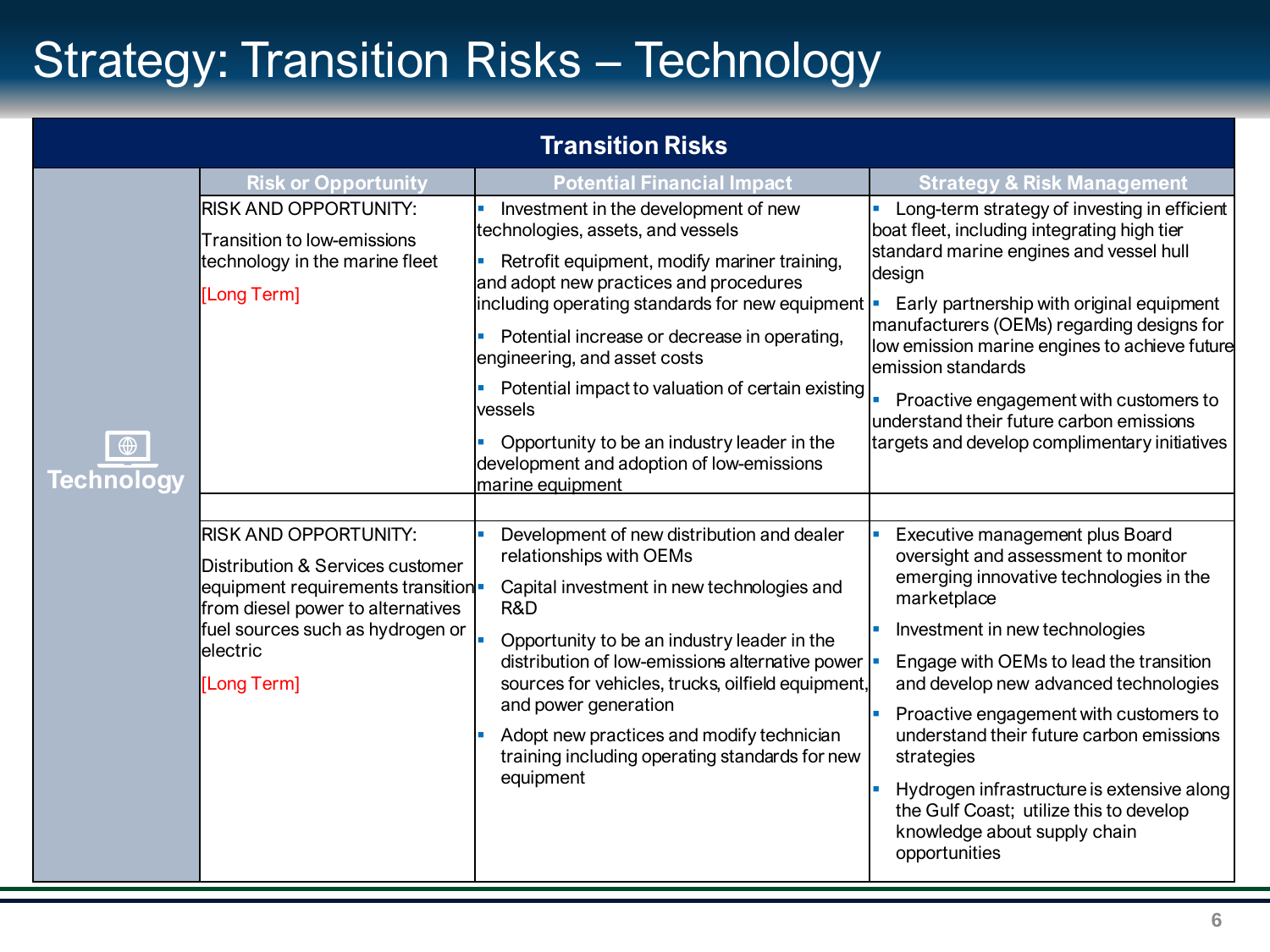# Strategy: Transition Risks - Market

|               |                                                                                                                                                                         | <b>Transition Risks</b>                                                                                                                                                                                                                                                                                          |                                                                                                                                                                                                                                                                                                                                                                                                                                                                                                                    |
|---------------|-------------------------------------------------------------------------------------------------------------------------------------------------------------------------|------------------------------------------------------------------------------------------------------------------------------------------------------------------------------------------------------------------------------------------------------------------------------------------------------------------|--------------------------------------------------------------------------------------------------------------------------------------------------------------------------------------------------------------------------------------------------------------------------------------------------------------------------------------------------------------------------------------------------------------------------------------------------------------------------------------------------------------------|
|               | <b>Risk or Opportunity</b>                                                                                                                                              | <b>Potential Financial Impact</b>                                                                                                                                                                                                                                                                                | <b>Strategy &amp; Risk Management</b>                                                                                                                                                                                                                                                                                                                                                                                                                                                                              |
|               | <b>RISK AND OPPORTUNITY:</b><br>Increased concerns of stakeholders<br>(e.g., investors, customers,<br>regulators) regarding lower carbon<br>lemissions<br>[Medium Term] | Unexpected changes in commodity<br>prices (i.e. fuel costs)<br>Potential impact on valuation of certain<br>existing vessels<br>Opportunity to develop an industry<br>leading position in the development and<br>adoption of low-emissions marine<br>equipment                                                    | Executive management plus Board<br>oversight and assessment to follow market<br>trends and stakeholder concerns<br>Monitoring and disclosure of the<br>Company's carbon emissions with long-<br>term targets to reduce impact on the<br>lenvironment<br>Adopt long-term strategy to develop<br>new efficient low carbon emission vessels<br>Early partnership with OEMs to develop<br>low emission marine engines<br>Proactive engagement with customers<br>to understand their future carbon emissions<br>targets |
| <b>Market</b> | OPPORTUNITY:<br>Increased demand for eco-friendly<br>fracking equipment<br>[Medium Term]                                                                                | Demand for low noise, electric, or dual<br>fuel fracking equipment could offset<br>some of the demand for conventional<br>fracking equipment that may be<br>reduced due to negative perception of<br>fracking industry<br>New revenue streams for manufacturing<br>of eco-friendly pressure pumping<br>equipment | Proactive engagement with customers<br>to understand their future carbon<br>emissions strategies<br>Investment in new technologies<br>Develop and construct new eco-friendly<br>technologies and equipment to support<br>customers transitioning away from<br>conventional fracking equipment                                                                                                                                                                                                                      |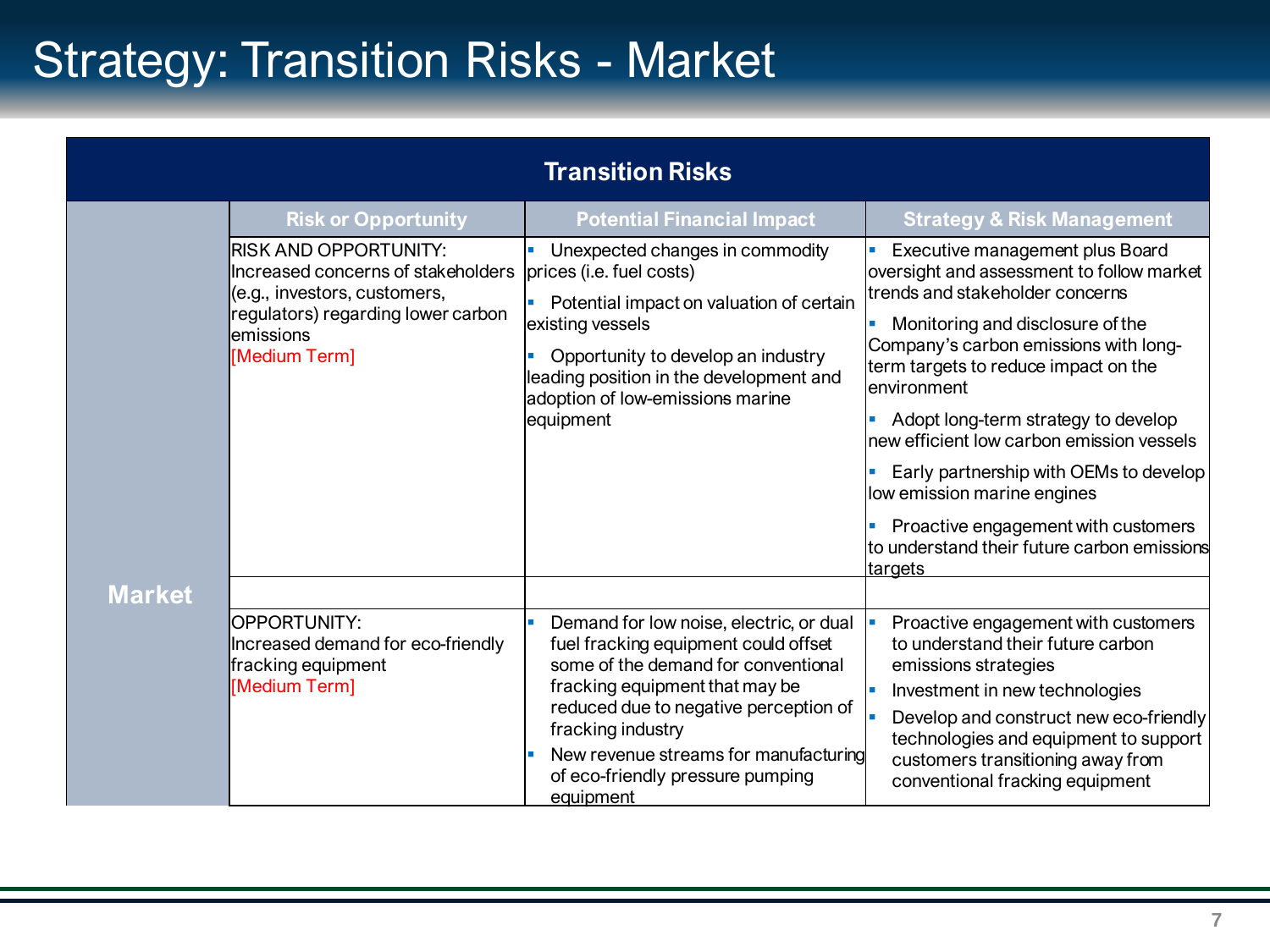# Strategy: Transition Risks - Reputation

| <b>Transition Risks</b> |                                                                                                                                                                                                                |                                                                                                                                                                                                                                                                                                            |                                                                                                                                                                                                                                                                                                                                                                                                                   |  |  |
|-------------------------|----------------------------------------------------------------------------------------------------------------------------------------------------------------------------------------------------------------|------------------------------------------------------------------------------------------------------------------------------------------------------------------------------------------------------------------------------------------------------------------------------------------------------------|-------------------------------------------------------------------------------------------------------------------------------------------------------------------------------------------------------------------------------------------------------------------------------------------------------------------------------------------------------------------------------------------------------------------|--|--|
|                         | <b>Risk or Opportunity</b>                                                                                                                                                                                     | <b>Potential Financial Impact</b>                                                                                                                                                                                                                                                                          | <b>Strategy &amp; Risk Management</b>                                                                                                                                                                                                                                                                                                                                                                             |  |  |
|                         | <b>RISK:</b><br>Cargo spills or incidents which occur<br>as a result of a climate-related event<br>(i.e. hurricane, high water) results in $\vert$ .<br>negative stakeholder perception<br>[Short & Long Term] | Potential reduced revenue from<br>negative customer impacts of the<br>incident<br>Increased litigation exposure, mitigation,<br>and clean-up costs<br>Higher insurance rates<br>п                                                                                                                          | Effective U.S. Coast Guard training<br>programs for all mariners<br>Safety culture committed to Zero Harm<br>to the Environment, Equipment and<br>People<br>Train well-prepared incident response<br>teams and perform emergency drills<br>with customers, stakeholders, and<br>government authorities<br>Spill contingency plans<br>Approved procedures<br>Vetted equipment<br>Maintenance program and oversight |  |  |
| <b>Reputation</b>       |                                                                                                                                                                                                                |                                                                                                                                                                                                                                                                                                            |                                                                                                                                                                                                                                                                                                                                                                                                                   |  |  |
|                         | OPPORTUNITY:<br>Be an industry leader in the transition<br>lof marine vessels to low-emissions<br>technology<br>[Medium Term]                                                                                  | Increased revenue opportunities from<br>customers seeking vendors with leading<br><b>ESG platforms</b><br>Increased development costs and<br>$\blacksquare$<br>investments in new technologies<br>Cost to retrofit existing marine<br>equipment, train mariners, and adopt<br>new practices and procedures | Executive management plus Board<br>oversight and assessment to follow<br>trends in the marketplace<br>Early partnership with original<br>equipment manufacturers (OEMs)<br>regarding designs for low emission<br>marine engines to achieve future<br>emission standards<br>Proactive engagement with customers<br>to understand their future carbon<br>emissions targets                                          |  |  |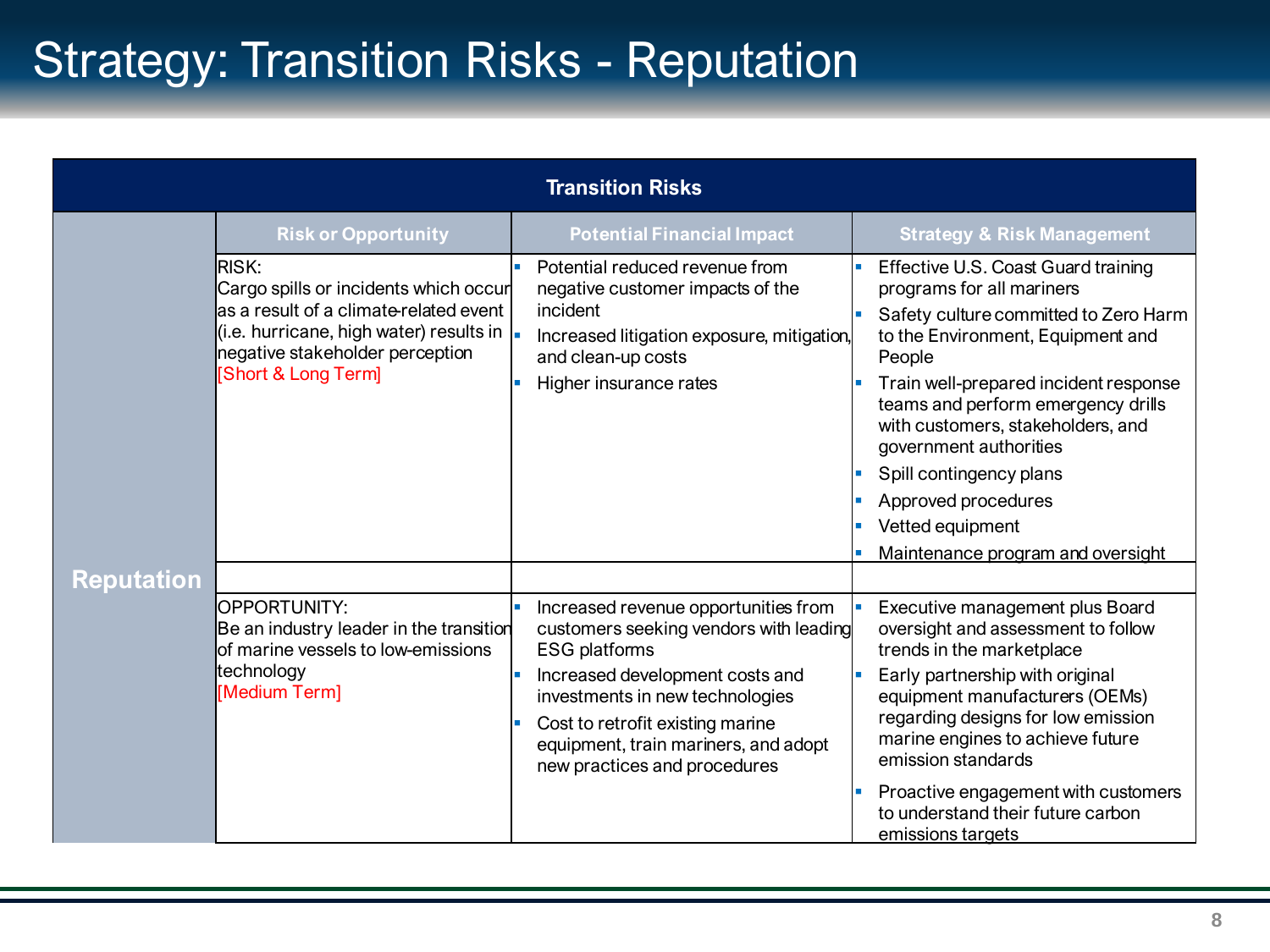# Strategy: Physical Risks

| <b>Physical Risks</b> |                                                                                                                                                                                                               |                                                                                                                                                                                                                                                                                                                                                                                                                                                                                                                   |                                                                                                                                                                                                                                                                                                                                                                                                                                                                                                                                                      |  |  |
|-----------------------|---------------------------------------------------------------------------------------------------------------------------------------------------------------------------------------------------------------|-------------------------------------------------------------------------------------------------------------------------------------------------------------------------------------------------------------------------------------------------------------------------------------------------------------------------------------------------------------------------------------------------------------------------------------------------------------------------------------------------------------------|------------------------------------------------------------------------------------------------------------------------------------------------------------------------------------------------------------------------------------------------------------------------------------------------------------------------------------------------------------------------------------------------------------------------------------------------------------------------------------------------------------------------------------------------------|--|--|
|                       | <b>Risk</b><br>More frequent and severe weather<br>events (i.e. hurricanes) leading to<br>increased delays, business interruption,<br>and damages (including marine vessels<br>and facilities)<br>[Long Term] | <b>Potential Financial Impact</b><br>Loss of revenues resulting from extensive<br>delays due to severe weather events and lower<br>barge utilization<br>Increased operating costs<br>Self-insured losses for damage to equipment<br>and facilities                                                                                                                                                                                                                                                                | <b>Strategy &amp; Risk Management</b><br>Executive oversight of hurricane preparedness<br>Robust hurricane preparedness and emergency<br>management plan<br>Proactive coordination and effective<br>communication with the industry and government<br>stakeholders such as the U.S. Coast Guard, Gulf                                                                                                                                                                                                                                                |  |  |
| <b>Acute</b>          |                                                                                                                                                                                                               | Increased litigation exposure and<br>mitigation/recovery expenses in the event of<br>casualties or spills                                                                                                                                                                                                                                                                                                                                                                                                         | Intracoastal Canal Association, etc.<br>Contingency plan identifies safe berths for<br>weather events to protect marine assets                                                                                                                                                                                                                                                                                                                                                                                                                       |  |  |
| <b>Chronic</b>        | Long-term changes in climate patterns<br>could result in new storm patterns and<br>more frequent high water/flooding<br>conditions on the inland waterways<br>[Long Term]                                     | Reduced revenue as a result of increased delay -<br>days<br>Reduced revenue as a result of tow size<br>restrictions<br>Increased operating costs resulting from<br>additional boat/horsepower requirements,<br>reduced efficiencies, and higher maintenance<br>Increased fuel consumption per ton mile<br>Increased costs to mitigate and potential legal<br>expense associated with navigation incidents<br>Increased administrative costs to advocate for<br>waterway infrastructure repairs and<br>maintenance | Effective leadership, participation, and<br>involvement in forecasting, preparing for, and<br>managing high water<br>Coordination with industry peers to establish<br>additional horsepower support<br>Proactive engagement associations that can<br>advocate waterway infrastructure repairs and<br>maintenance<br>Effective communication strategy<br>Additional safety preparedness policies and<br>procedures to manage through high water<br>situations<br>Effective training programs for mariners to<br>safely navigate high water conditions |  |  |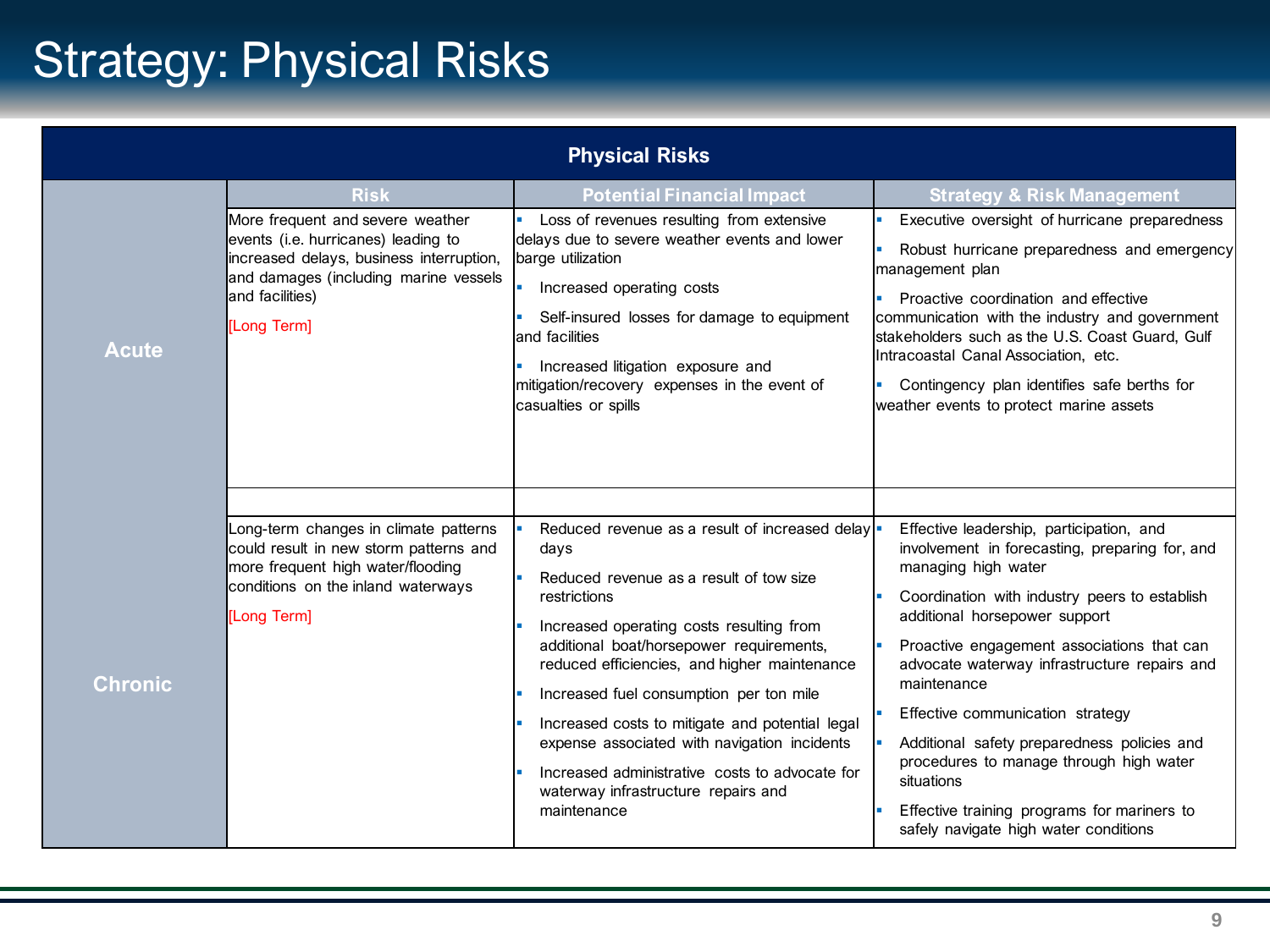# Risk Management

#### **Disclose how the organization identifies, assesses and manages climate-related risks.**

- Kirby is already experiencing some of the consequences of growing climate-related risks. While many companies are forecasting what could happen in the future, Kirby is exposed to certain climate-related risks in the Company's marine transportation business given its exposure to hurricanes and high water. In accessing TCFD disclosure and climate-related risks, the impact of weather volatility is a risk that has been identified as evidenced by a [National Oceanic and Atmospheric Administration report on Global Warming and Hurricanes](http://www.gfdl.noaa.gov/global-warming-and-hurricanes)<sup>1</sup>.
- The Board has the overall responsibility for risk oversight, with a focus on the most significant risks facing the company, i ncluding climate change. The Board implements its risk oversight function both as a whole and through delegation to the Committees. Each of the Board Committees is responsible for oversight of risk management practices for categories of risks relevant to its functions, with the Governance Committee being responsible for risks and opportunities related to ESG and the Audit Committee being responsible for the oversight of the Company's comprehensive risk management plan.
- As part of our enterprise risk management process, Kirby is performing a scenario analysis of risks and opportunities associated with changing weather patterns that could have significant impact on our marine transportation operations. Scenario planning is not intended to predict the future, but to highlight potential climate change risks and better prepare the Company for possible future business interruptions and decisions.
- The following slides are examples of Kirby's scenario planning for hurricanes and seasonal high river level conditions, which are growing climate-related risks to the Company's marine transportation business. In these scenarios, the Company has highlighted why these events are important, the potential financial and operational impacts, and the strategy, processes, and procedures management uses to mitigate the risks.



### **Hurricane Scenario High Water Scenario**

#### 1: "Global Warming and Hurricanes." GFDL, www.gfdl.noaa.gov/global-warming-and-hurricanes/.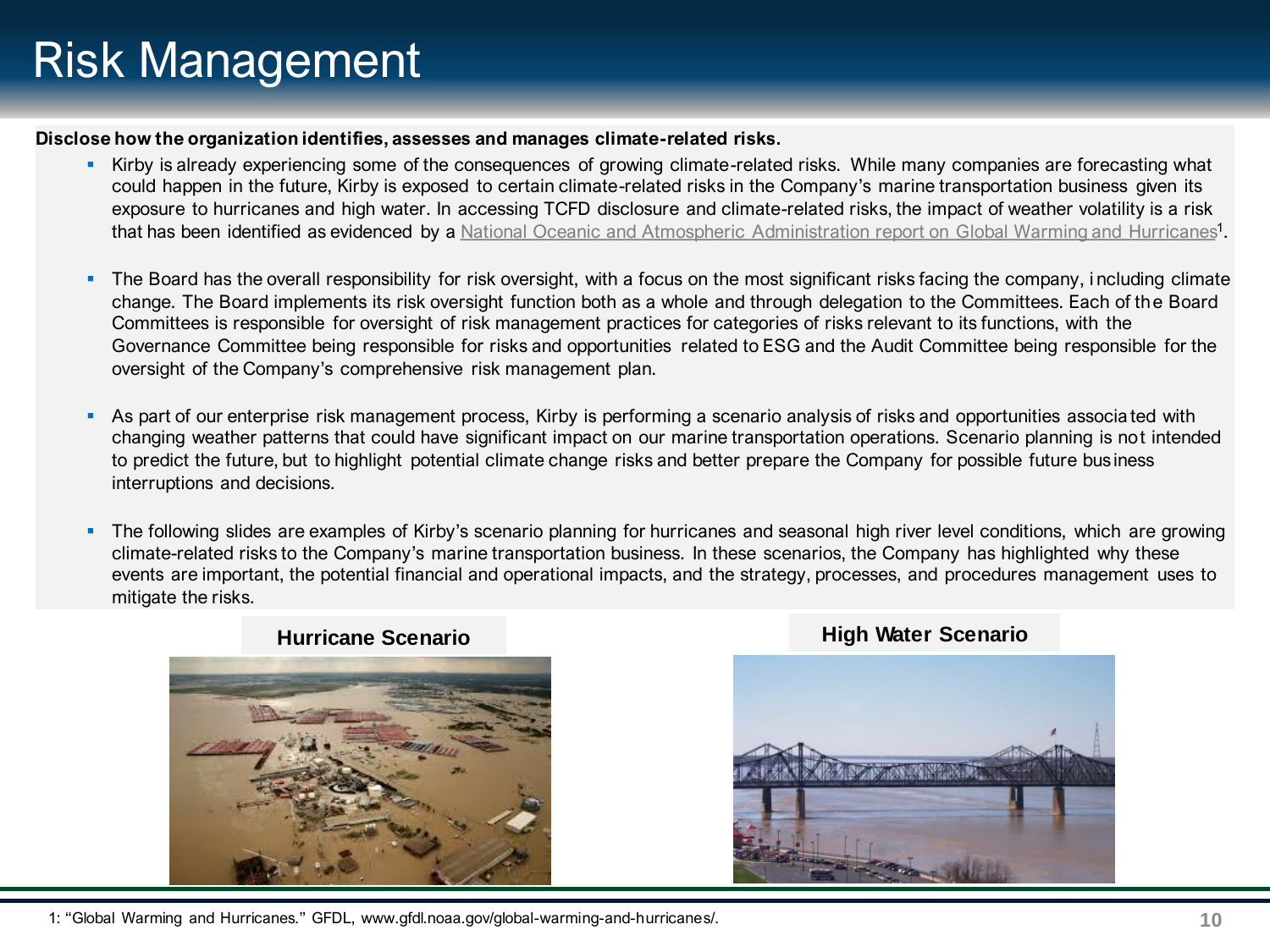*Hurricanes and tropical storms are an acute physical risk. Climate change could result in hurricanes becoming more frequent and severe which could impact the waterways, equipment, and potentially create a loss of business opportunities. In order for Kirby to thrive in this type of business, the Company must stay true to its core values of No Harm to People, Equipment, and to the Environment. Under these core values and with governance, risk, strategy and management, the Company positions itself to be resilient to these acute physical risks going forward as the nation's largest tank barge operator.* 

### Why are hurricanes a risk for the marine transportation industry?

- **Extreme precipitation, wind, and storm surge results in significant disruption and delays to barge movements,** customer facilities, waterway infrastructure, and other stakeholders in the path of the storm
- Hurricanes are highly unpredictable with wide weather variability making it impossible to predict the severity of damages
- Potential Impacts:
	- By authority of the U.S. Coast Guard, all waterways in the path of a hurricane are closed or travel is restricted for days leading up to and after a storm, thus hindering the Company's ability to move customer products and resulting in loss of revenue
	- Damage to the waterways can reduce barge traffic for extended periods of time and limit business opportunities
	- Refineries, petrochemical plants, and port terminals may temporarily shutdown before and delay opening after a storm which limits business opportunities for barges to move products and has further ramifications for stakeholders:
		- Creates a ripple effect for customers
		- End user of products may be impacted by supply shock and higher commodity prices
	- Equipment to be secured in advance of the storm, increasing operating costs
	- Navigational incidents caused by storms can be very costly and result in extensive mitigation and litigation exposure
	- Damages to equipment and onshore facilities can be costly which can lead to higher operating expenses
	- Power outages can cause a delay of business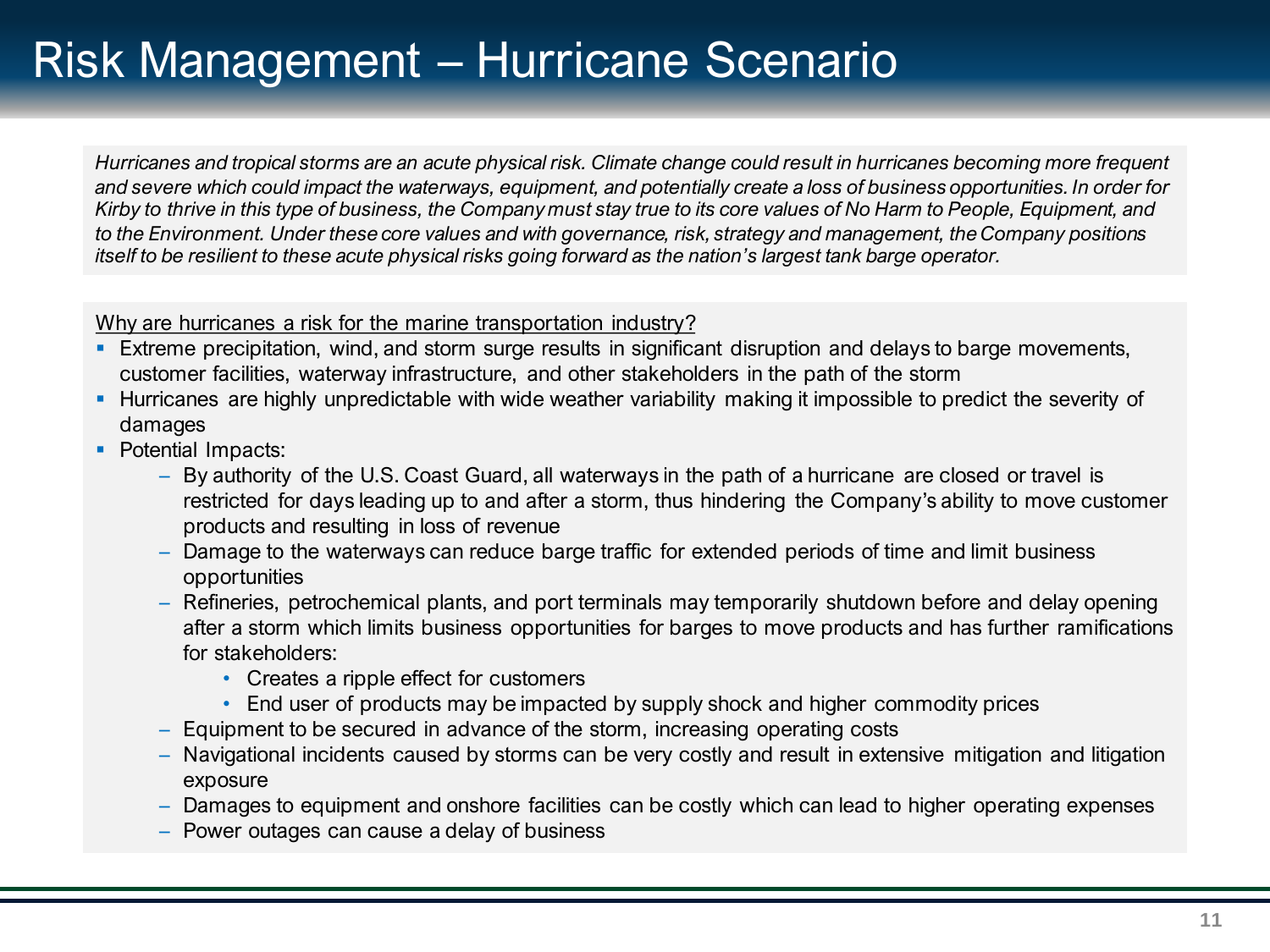Impact Example – 2017 Hurricane Harvey

- **•** Significant costs and delay impacts resulted in lost revenue and lost business; oil prices spiked
- Dislocated normal supply and distribution routes for the inland barge business for extended time periods
- **Created challenging operating conditions**
- More than 10 oil refineries temporarily shutdown during Hurricane Harvey
- **Financial metrics:** 
	- The cost and delay impact of Hurricane Harvey was approximately \$0.07 per share.
	- Lost revenue and business: 2017 Q3 \$318M vs. 2016 Q3 \$359M
	- Delay days: 2017 Q3 1965 vs. 2016 Q3 929
	- Operating margins: Inland Business: 2017 Q3 11.3% vs. 2016 Q3 15.4%
	- Storm disruptions: 50% of U.S. petroleum capacity and 25% of refinery capacity
- Direct cost impact from Hurricane Harvey:
	- Property damages
	- Office building damages
	- Clean-up expenses
	- Equipment losses
	- Boat maintenance and repairs
	- Barge maintenance and repairs
	- Increased fuel costs
	- Surveyor fees
	- Legal fees
	- Ecological restoration
- Employee impacts:
	- Many Kirby employees live along the Gulf Coast and are personally impacted by hurricanes, reducing availability of mariners and staff during the recovery phase
	- Kirby Disaster Relief Fund is activated to supply employees with financial assistance and enable a faster recovery
		- Nonprofit charitable organization that provides support to Kirby employees, families, and communities affected by natural disasters or qualified family hardship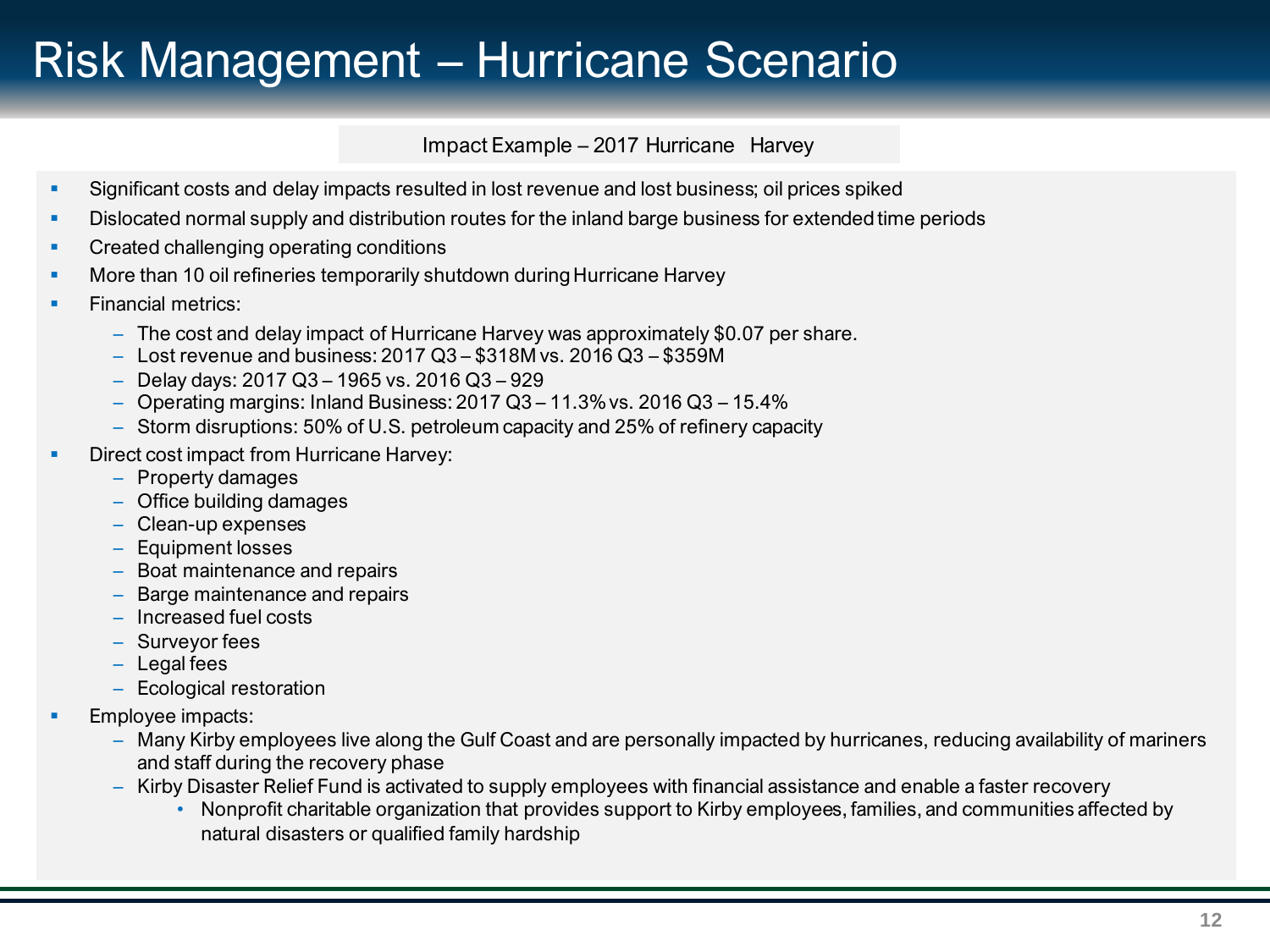### **Strategy & Risk Management**

### **Crisis Readiness – Governance**

- Kirby coordinates advance hurricane planning with the industry, customers, regulatory bodies, and government agencies
- **EXIT** Kirby management maintains and executes an internal 'Hurricane Safety Plan' and works in conjunction externally with the Gulf Intracoastal Canal Association on a 'Joint Hurricane Team'

### *Hurricane Safety Plan*

- The purpose of the plan is to familiarize Kirby Marine personnel (both vessel and Shoreside) with the policies and procedures that apply in the event of a tropical cyclone or storm surge. The procedures will provide a consistent and uniform work practice that will be activated as conditions warrant to help safeguard personnel, equipment, property, the environment, and foster continual improvement.
- **Executive Management, Safety Management, Operations, Legal and the Quality Steering Committee have** oversight over hurricane preparedness
	- Each year the Hurricane Safety Plan is accessed and modified as appropriate based on lessons learned in the previous year
- **Management Roles** 
	- Incident Commander, Operations Section Chief, Planning Section Chief, and Liaison Chief
	- Essential personnel group

### *Joint Hurricane Team*

- **Joint Hurricane Response Protocol** 
	- The Protocol is intended to focus on the working relationships, roles, and responsibilities of the USCG, USACE, NOAA, states and the inland barge industry, partnering together to effectively and expeditiously secure the waterways prior to storm landfall and restore them afterward. The protocol does not abridge or supplant specifics of existing USCG and USACE hurricane response plans.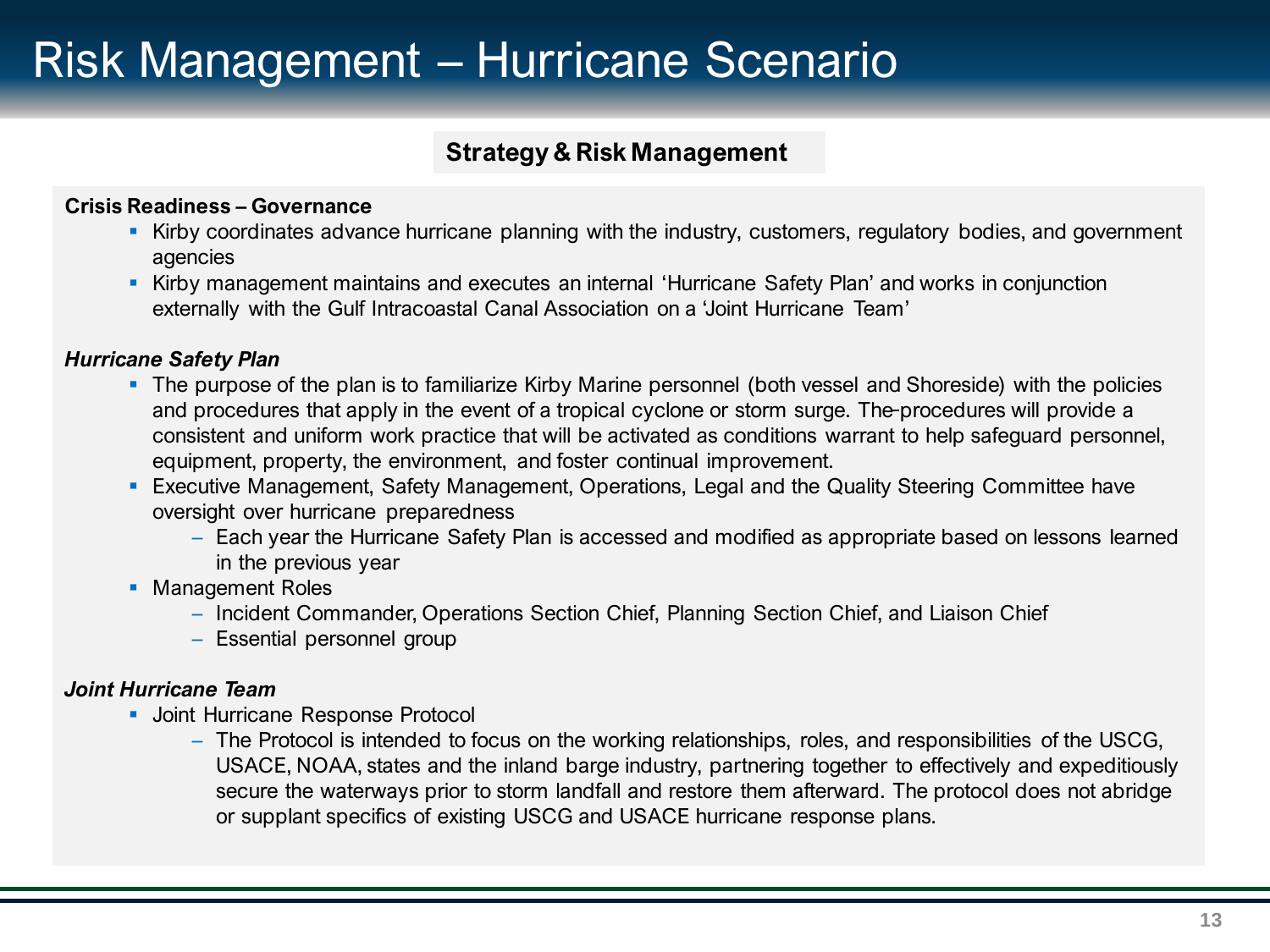## Strategy: Physical Risk – Hurricane Scenario

### **Strategy & Risk Management**

### **Crisis Readiness – Preparation Strategy**

#### **Monitoring & Assessment**

- USCG and Kirby management monitor hurricane development and trajectories via the National Oceanic & Atmospheric Administration (NOAA), assess the risk, and prepare and notify employees of potential development scenarios during hurricane season
- **Management assesses potential adverse weather conditions and propensity for development routinely during** hurricane season

#### **Stakeholder Communications**

- **EXT** Although hurricanes are not exactly predictable, unlike other storms, they may develop in a manner that provides forewarning. The development period of time is critical preparation to implement safety action plans, to lessen potential impact and damage to equipment, and to mitigate potential threats to the environment.
- Where tropical weather conditions have the potential to impact Kirby equipment and/or one or more Kirby facilities, the Incident Commander will establish email communications with all shoreside and vessel staff, updating individuals with the storm's current status as well as the storm's projected path. As the storm's cone of uncertainty begins to narrow, the Incident Commander and essential personnel implement the safety action plan including assessment of the particular conditions and appropriate preparations in response to the threat assessment.
- Notify and keep customers informed of actions taking place regarding hurricane safety and preparedness
- **E** Ensure all vessels have hurricane plans which are reviewed and approved
- **Ensure crew and staff are aware of risks; Provide adequate supplies should employees remain at office** locations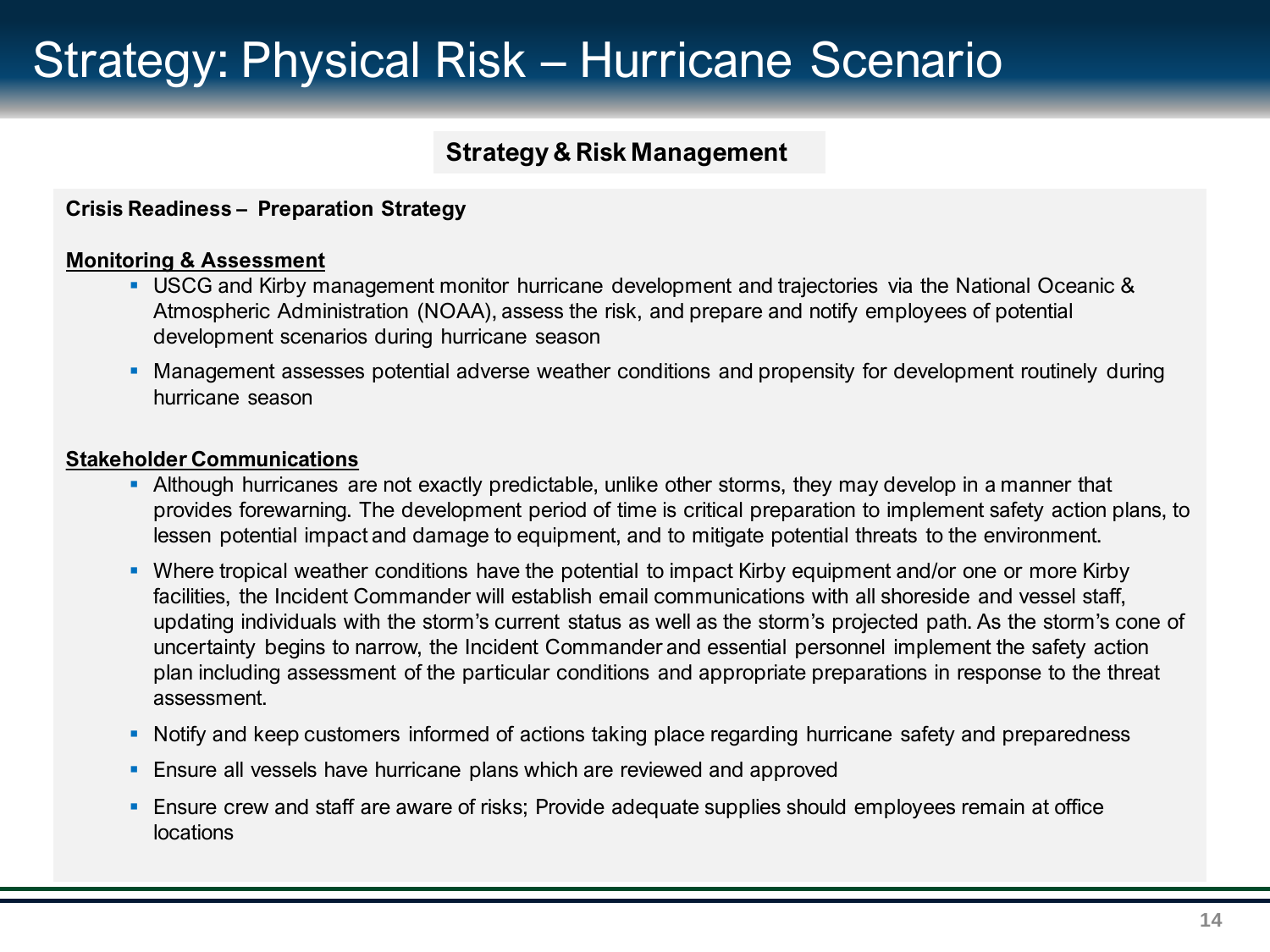### Strategy & Risk Management **Port Conditions for Hurricanes and**



### Severe Weather

| <b>TIME TO</b><br><b>LANDFALL</b> | <b>HURRICANE</b><br><b>CONDITIONS</b>     | <b>PORT</b><br><b>CONDIT-</b><br><b>IONS</b> | <b>NATIONAL</b><br><b>WEATHER</b><br><b>SERVICE</b> |
|-----------------------------------|-------------------------------------------|----------------------------------------------|-----------------------------------------------------|
| <b>SEASONAL</b><br><b>ALERT</b>   | <b>SEASONAL</b><br><b>ALERT</b><br>"Five" | N/A                                          | N/A                                                 |
| <b>72 HOURS</b>                   | <b>FOUR</b>                               | <b>WHISKEY</b>                               | N/A                                                 |
| <b>48 HOURS</b>                   | <b>THREE</b>                              | X-RAY                                        | <b>WATCH</b>                                        |
| <b>36 HOURS</b>                   | N/A                                       | N/A                                          | <b>WATCH</b>                                        |
| <b>24 HOURS</b>                   | <b>TWO</b>                                | <b>YANKEE</b>                                | <b>WARNING</b>                                      |
| <b>12 HOURS</b>                   | ONE                                       | ZULU                                         | <b>WARNING</b>                                      |

### **Risk Mitigation & Safety Preparedness**

- **Spill contingency plans**
- Approved procedures
- Vetted equipment
- **Maintenance program and oversight**
- **.** Increasing levels of preparedness align with USCG pre-storm conditions (Whiskey, X-Ray, Yankee, Zulu)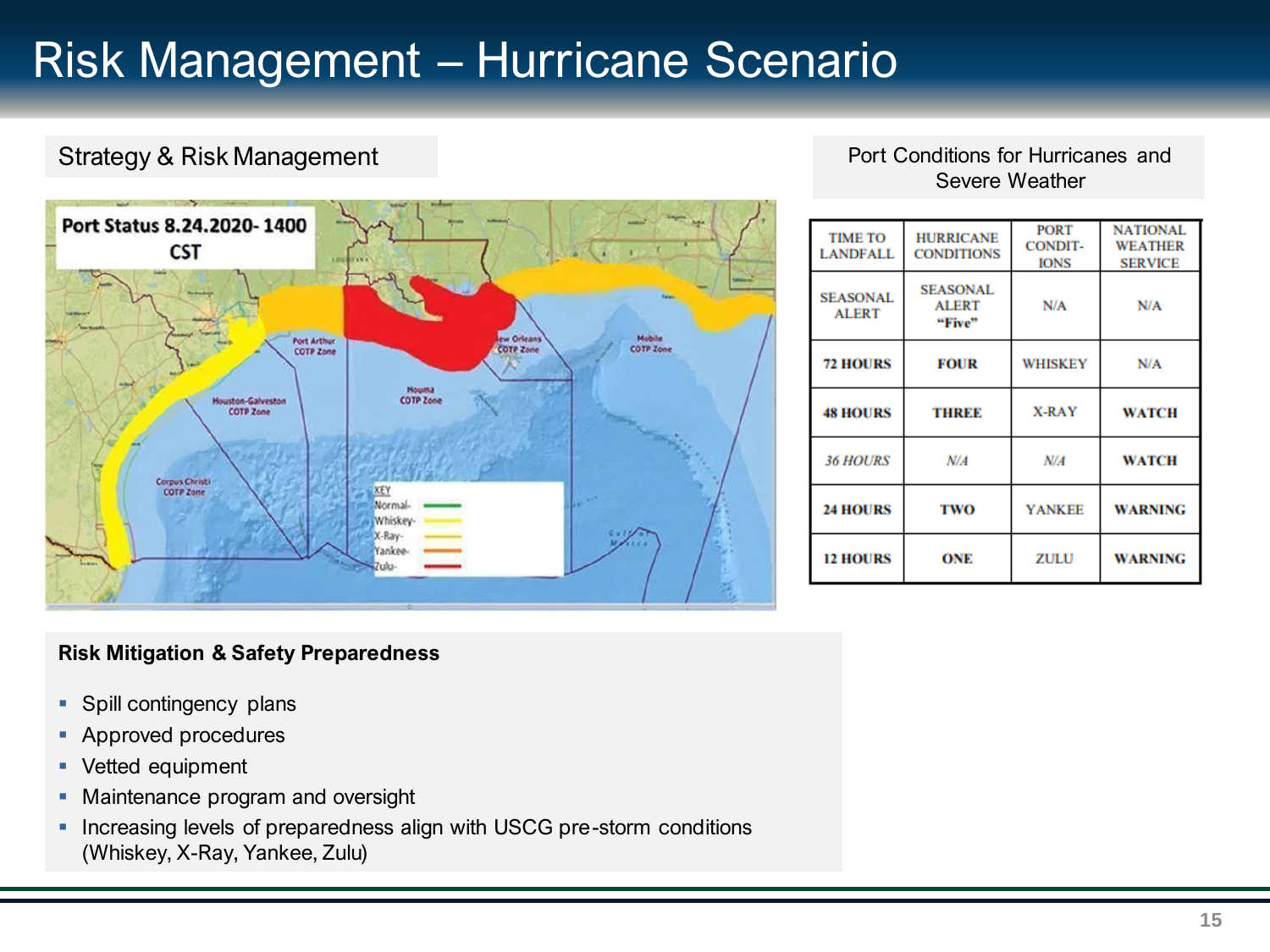# 2020 Named Storms Impacting Kirby Operations



- Cristobal June 7
- Hanna July 25
- Marco August 24
- Laura August 27
- Sally September 16
- Beta September 22
- Delta October 9
- Epsilon October 21
- Zeta October 28
- Eta October 31 November 12
- lota November 17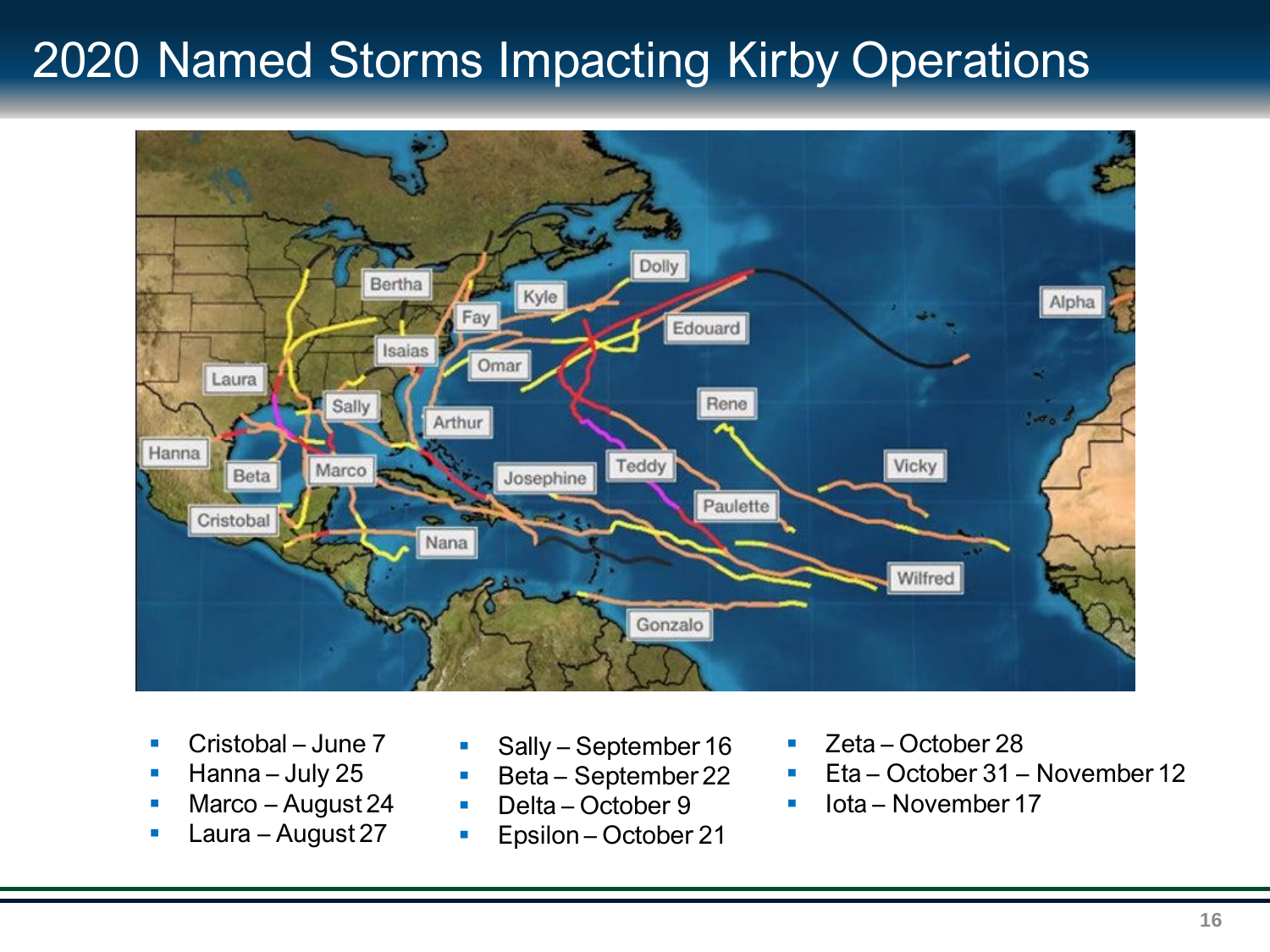# Risk Management – High Water Scenario

*High water is a chronic risk. If climate-related changes result in storms becoming more severe or frequent, increased precipitation upriver (i.e. St. Louis, Cincinnati) results in a higher likelihood of high water conditions downriver (i.e. New Orleans).* 

*Why is high water a problem for the marine transportation industry?*

### ▪ **Acute Impact:**

- Hazardous situations arise:
	- Water current velocity increases which can increase the rate that barges and tugs move
	- Eddies can form under river bends and water flows in different directions could create potential navigation risks
	- High water conditions could increase risk of navigational incidents
- Potential financial impact:
	- Mandated waterway closures and daylight-only travel restrictions implemented by the Coast Guard increase delays and may reduce revenue
	- Reduced tow size requirements may lead to reduced revenue
	- Increased operating costs for additional boats at bridges and docks
	- Increased costs to mitigate and litigate potential navigational incidents

### ▪ **Chronic Impact:**

- High water allows for accelerated wear and tear on locks, docking facilities, and reduced waterway draft
- Results in "choking" barge traffic to less than optimal rates
- Results in more trips for less cargo, reducing operating efficiencies and increasing maintenance costs per tonmile of cargo transported
- Allocate internal resources to advocate for needed waterway infrastructure repairs and maintenance
- Reduced barge load volumes based shallower waterway draft that is more fuel burned per ton of cargo transported (ton-mile)
- Risk to equipment of running aground; navigational issues arise from the deterioration from the waterway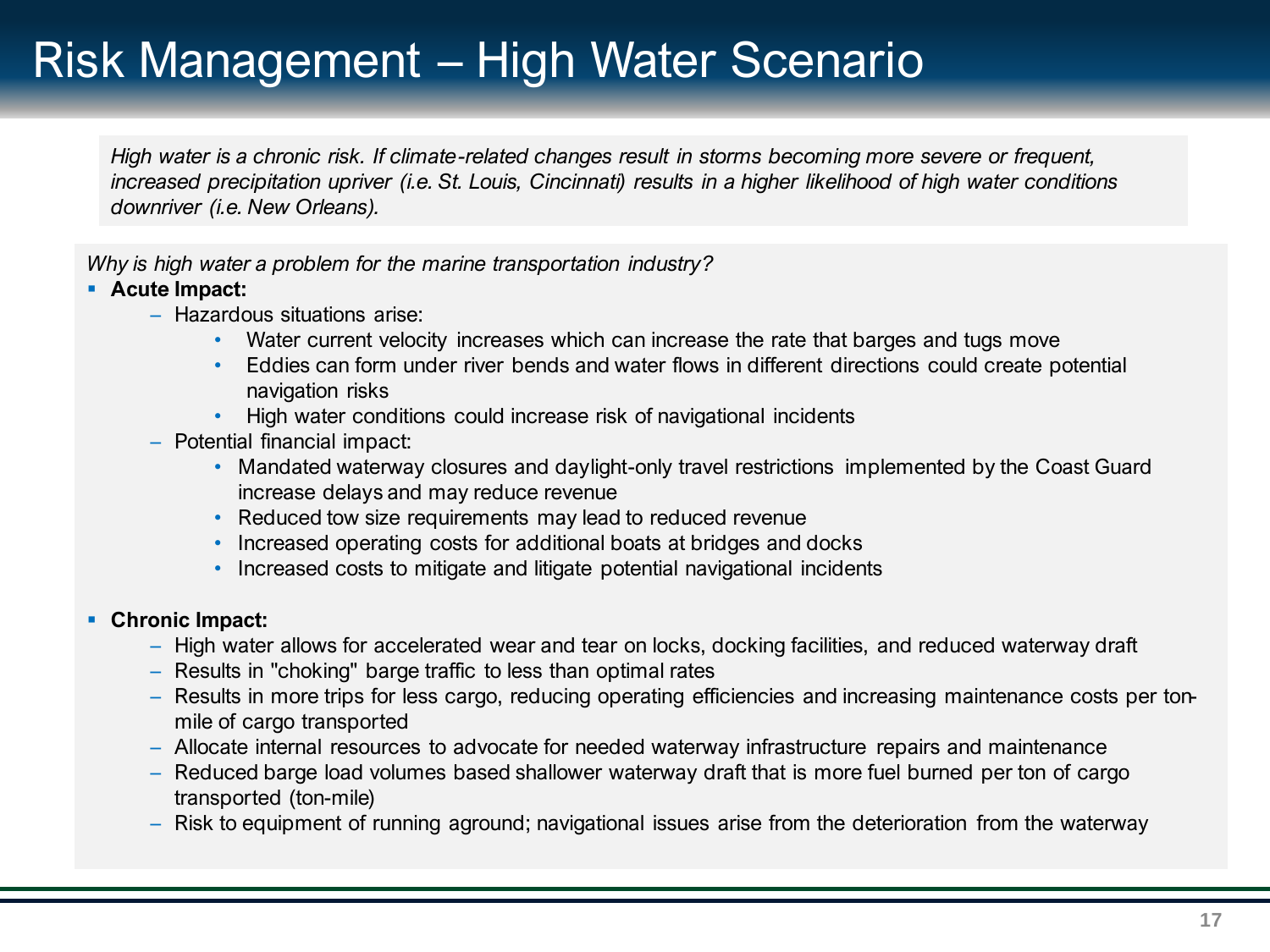# Risk Management – High Water Scenario

### **Strategy & Risk Management**

### **Crisis Readiness – Governance**

- **.** Industry is governed by the Coast Guard's Waterways Action Plan (WAP) during periods of high water
- **.** In addition to WAP compliance during periods of high water, Kirby has developed additional safeguards to mitigate the risk to people, environment, and equipment
- **EXT** Active leadership, participation and involvement in forecasting, preparing, and managing high water
	- State Government Land Office
	- Industry Coordinate with peers to establish additional horsepower support at all bridges
	- Government agencies U.S. Army Corps of Engineers, U.S. Coast Guard
	- Trade associations
		- [Waterways Council, Inc](https://waterwayscouncil.org/). the only national organization that advocates for a modern, efficient and wellmaintained of inland waterways, including lock and dam infrastructure, and channel maintenance
		- [Gulf Intracoastal Canal Association -](https://www.gicaonline.com/) mission is to facilitate commerce through ensuring safe, reliable, and efficient Gulf Coast waterways
	- Foundations National Waterways Foundation
		- [The National Waterways Foundation](http://www.nationalwaterwaysfoundation.org/) is a center for research and learning where industry leaders and thinkers can address public policy issues related to America's inland waterways system
		- Through studies, education and training programs, grants, forums and similar activities, the Foundation helps the public to understand how to maintain our waterways system, enhance its capabilities and promote its value in the years ahead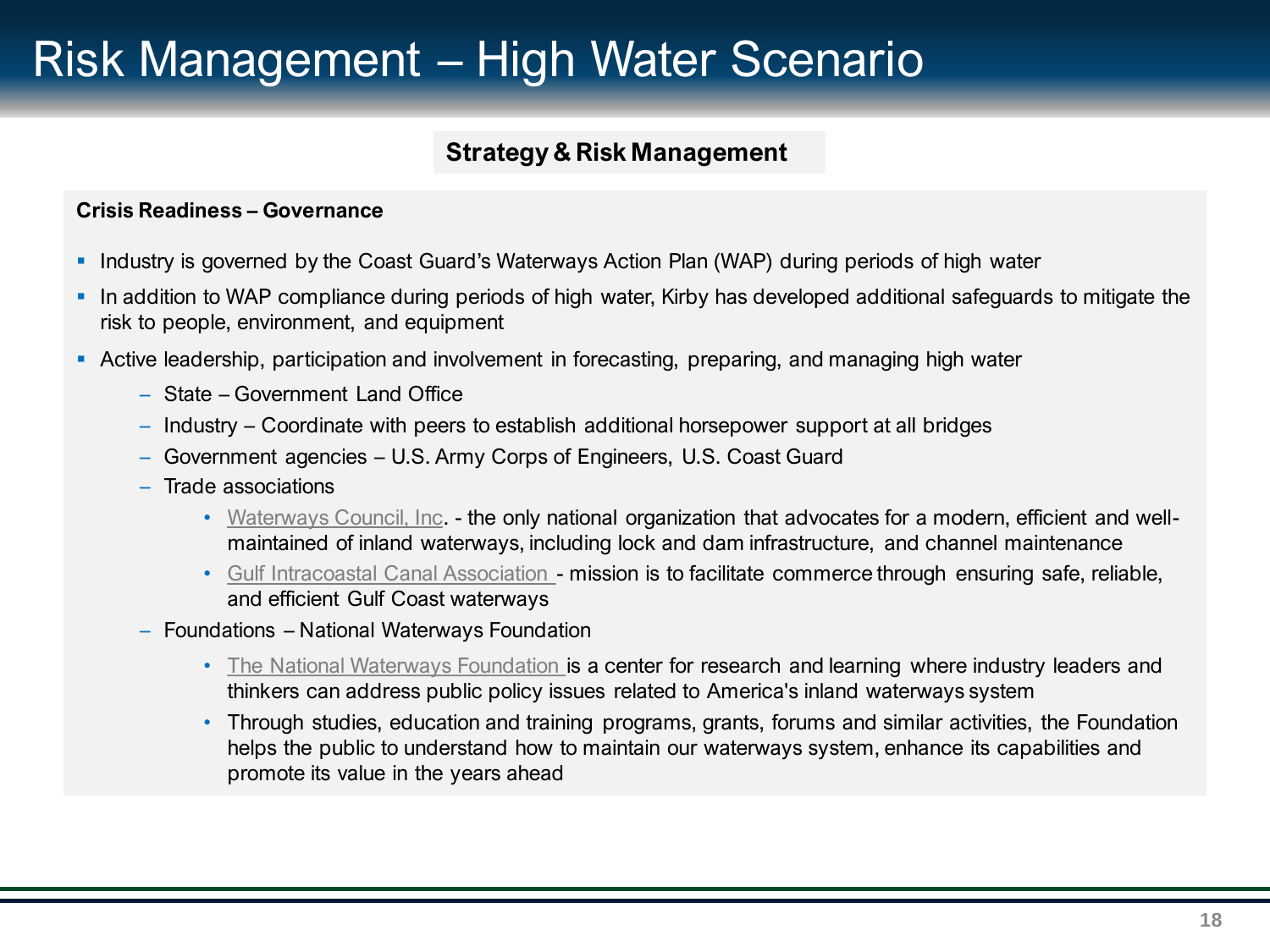# Risk Management – High Water Scenario

### **Strategy & Risk Management**

### **Crisis Readiness – Preparation Strategy**

### Monitoring & Assessment

- USCG and Kirby management monitor high water levels via the National Oceanic & Atmospheric Administration (NOAA), assess the risk, and prepared and notify employees of potential situations during high water season
- **EXECTS** Assessment takes place weekly during high water season

#### **Communication**

- Daily High Water Report includes all vessels on the river or destined for the Mississippi River System. This report provides information to assist in addressing crewing during high water events given the potential risks associated with navigating an area affected by high-water.
- **EXTER 19 High Water Conference Calls The VP of Traffic hosts regular conference calls with members of the commercial gotter 1** and operations teams designed to heighten communication and awareness of high water conditions operating restrictions
	- Weather updates, river forecasts, number of vessels on as well as destined for the river, fleet capacity updates and comments from the executive staff make up the meeting

### Risk Mitigation & Safety Preparedness

- **Employ manning and vessel strategies to support safety objectives and reduce navigation incidents**
- **E** High water mooring plans initiated
- **Prohibit square-ends of barges facing upstream at fleets and docks**
- Mandatory usage of assist vessels entering and exiting certain locks
- **Tonnage reductions on vessels transiting in high water (reduced tow-size)**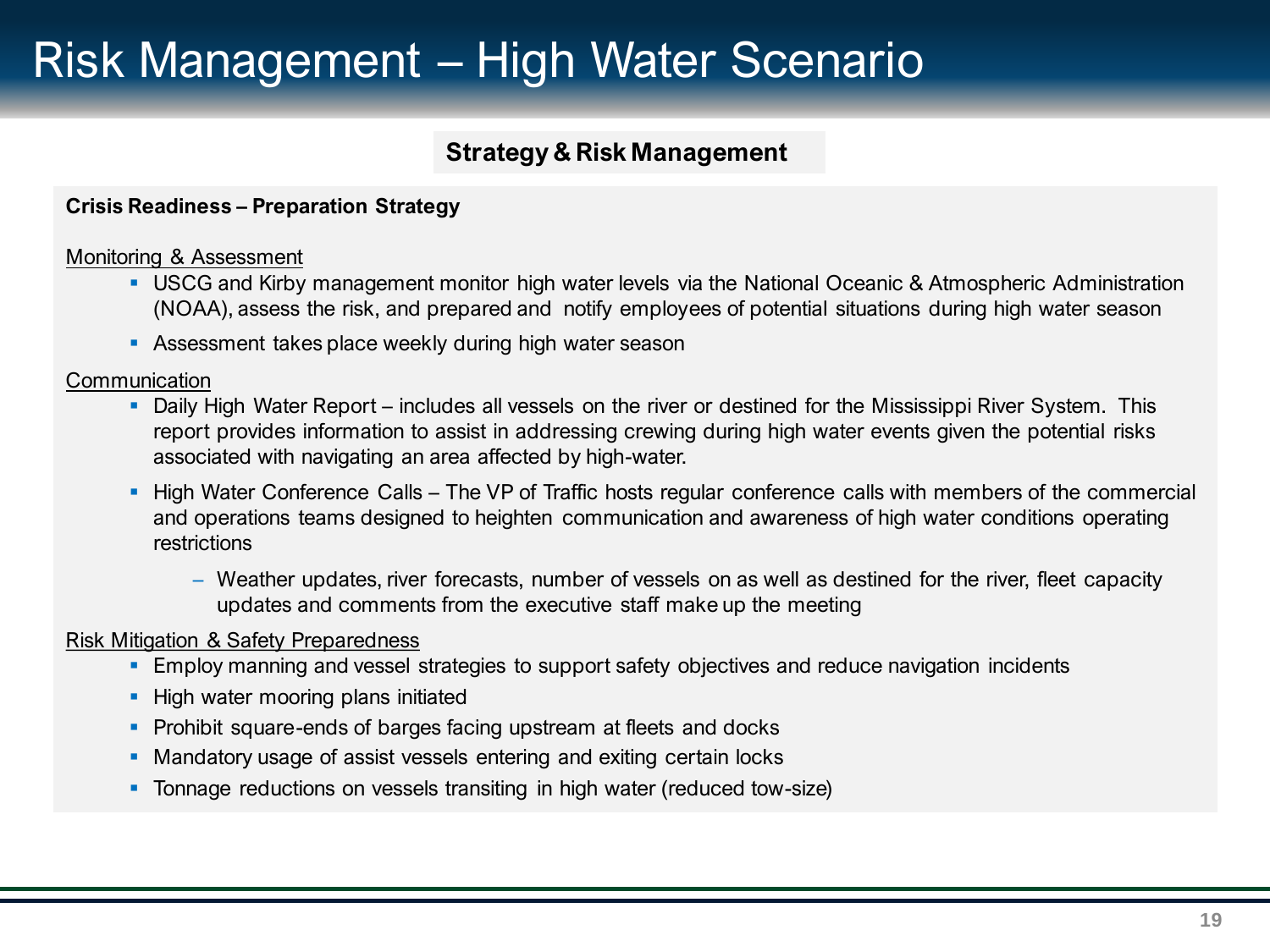*The transition to low-emissions technology in the oil field service space is growing. Kirby, through its subsidiary, Stewart and Stevenson ("S&S"), was the first to bring to the market an electric oil and gas pressure pumping solution. The demand for this equipmen t and other low carbon emission solutions is developing. In response to customer interest and as a means to drive the industry forward, Kirby Distribution and Services ("KDS") has created partnerships with customers and original equipment manufacturers as leaders in providing solutions for this space. Although there is some risk of demand destruction for some of our products and services due to the rapidly evolving energy transition, we believe the transition has a large opportunity set for Kirby due to our unique product s and position in the market.*

*In addition to the trend in low-emission technology, there is a potential for reduced demand for conventional oil and gas pressure pumping services as new alternative energy technologies become viable. However, Kirby is uniquely positioned in that its partnership with OEMs enables it to market its equipment to new markets. This is an emerging opportunity for Kirby, and it is one that Kirby is pursuing as a long-term strategy.* 

Why is the energy technology transition an opportunity for the distribution and services businesses?

- **EXPLED As described in Kirby's Form 10-K, greenhouse gas emissions, including carbon emissions or energy use, have increasingly** become the subject of a large amount of international, national, regional, state and local attention.
- **•** Investors and customers are encouraging oil and gas companies to invest in emissions reducing alternatives and to consider low emission alternative energy technologies. Thus, there is increased demand for low emission oil and gas pressure pumping equipment through low-emissions technology and electrification.
- KDS is positioned as a leader due to its technology solutions. KDS designs and manufactures equipment that can significantly reduce the emissions from hydraulic fracturing.
	- Through its subsidiary, S&S, it was the first to bring electric fracturing equipment to the market that reduces emissions compared to traditional diesel combustion units
	- KDS has designed and is further developing natural gas power generation and energy storage systems solutions, which offer expansion opportunities into new commercial and industrial markets while reducing emissions
- Demand for low noise, electric, or dual fuel equipment is anticipated to offset reduced demand for conventional pressure pumping equipment
- Focus on industry leadership in the distribution of low-emissions alternative power sources for vehicles, trucks, oilfield equipment, and power generation
- Diversification through applying its expertise to new markets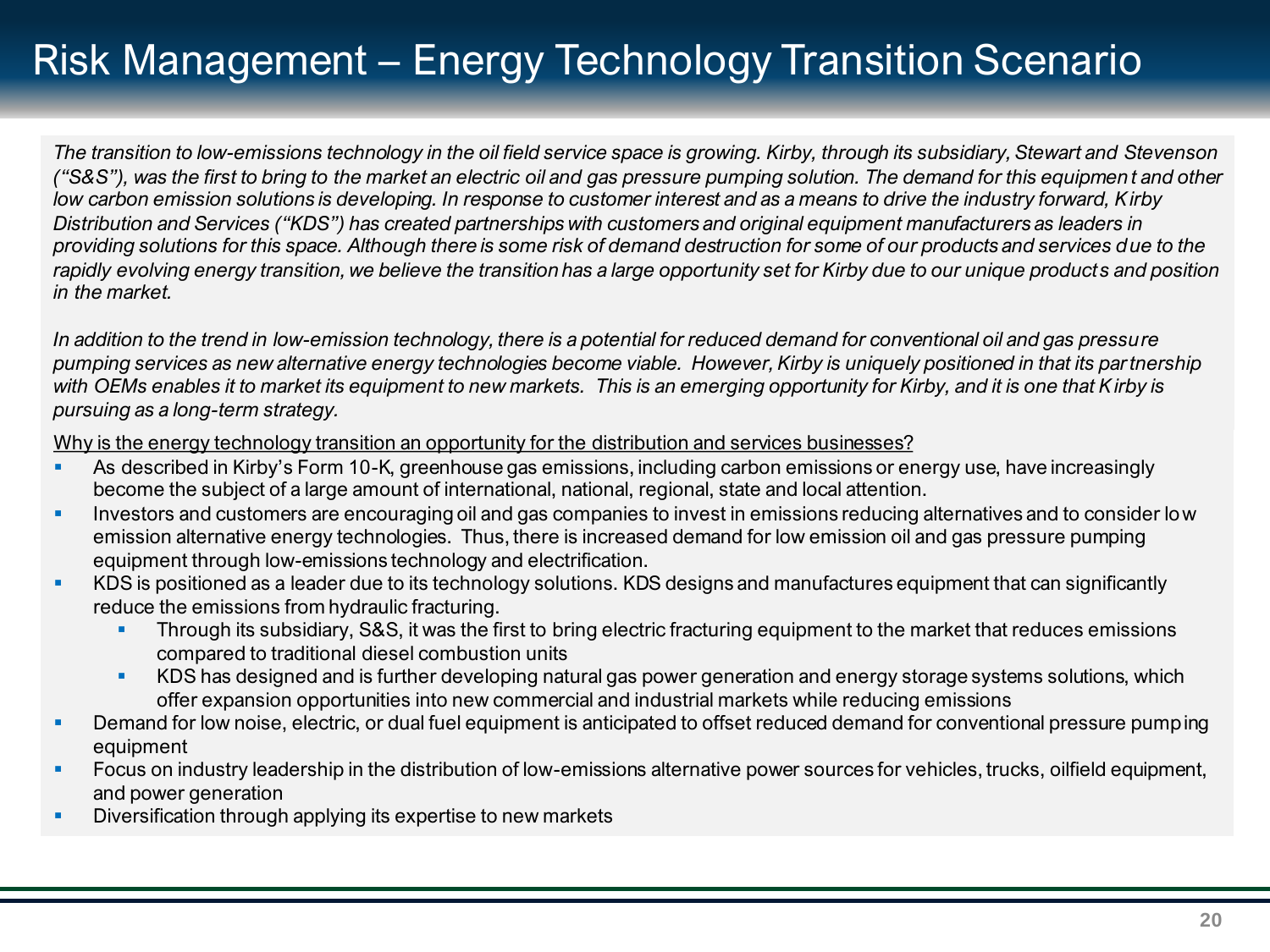**Kirby manufactures leading technology equipment that significantly reduces the environmental impact of oil and gas pressure pumping solutions**

### **Electric Units**

- E-frac units operate using natural gas generators or existing utility power together with electric motors, reducing their environmental footprint
- Units operate on field gas that may otherwise be flared
- Compared to conventional fracturing units, e-frac units:
	- Reduce NO<sub>x</sub> emissions by up to 99%
	- Reduce CO2e emissions by 32% and NO2 by 28%
	- Reduce average sound pressure (decibels) by up to 69%



### **Dual Fuel and Quiet Units**

- Duel-fuel (DGB) fracturing units have up to an 85% diesel displacement rate when using natural gas
- Units can operate on CNG, LNG, pipeline gas, and field gas that would otherwise be flared
- Reduces trucking and road traffic associated with diesel fuel transportation to the wellsite
- **EXECT** Noise reduction units reduce decibel levels by more than 3x (10+ dB noise reduction) compared to conventional frac units



Stewart & Stevenson built electric frac unit Company of the UE Manufacturing built DGB and quiet frac unit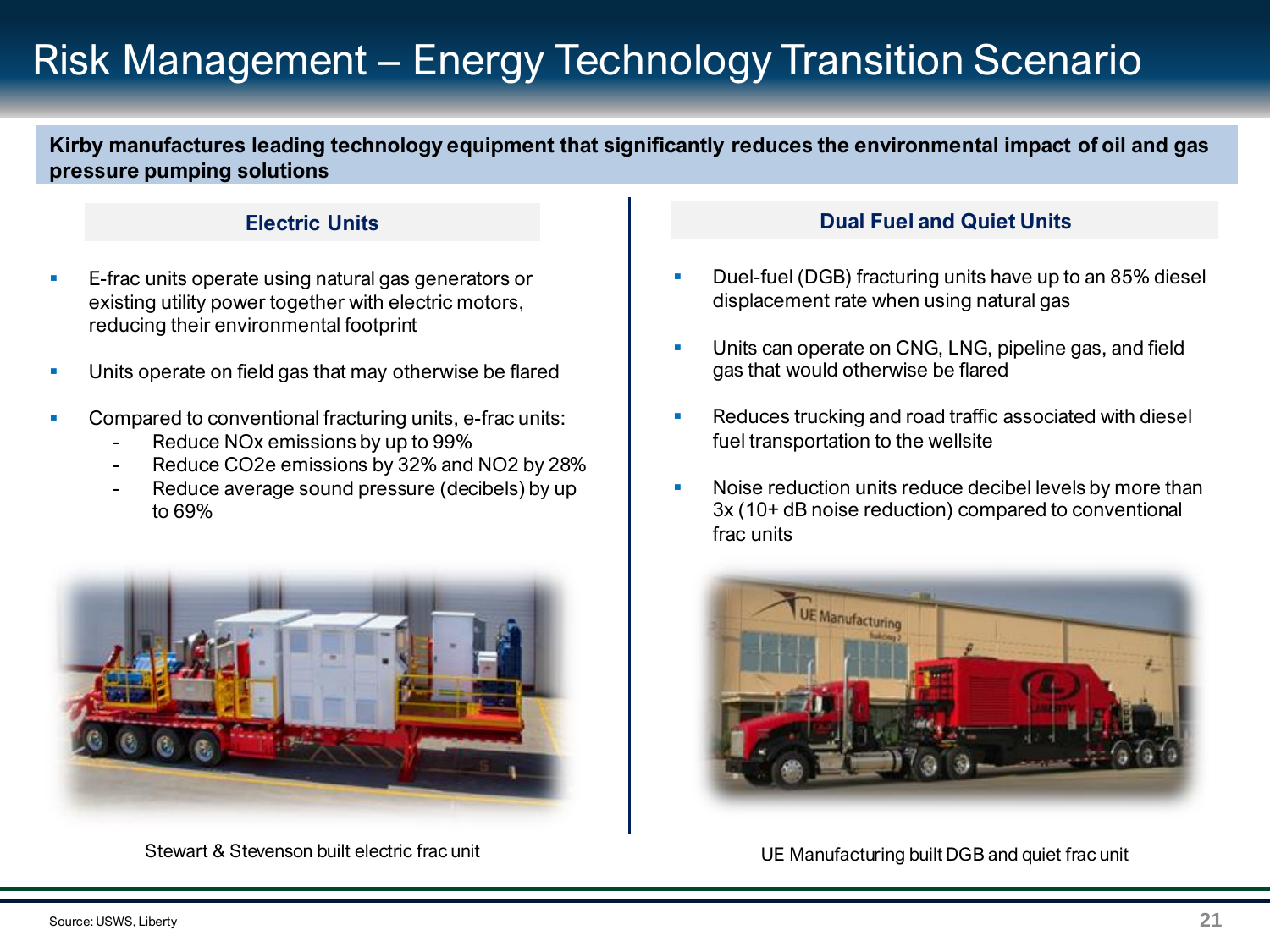**Kirby manufactures power generation equipment that is creating opportunities in new commercial and industrial markets**

#### **Natural Gas Reciprocating Generators**

- High Power Output: 2.5 MW
- High Mobility: 53' x 8.5' x 13.5'
- Wide Operating Range: Up to 122°F operation
- Sound attenuated environmental enclosure
- Scalable operation with multiple generators
- Integrates with existing S&S power distribution products
- 27.5% more fuel efficient than turbines assuming zero grid power supply at net zero consumption
- Reduces CO2e by 32% resulting in the cleanest power platform available for e-frac



#### **Mobile Energy Storage Systems**

- **E** High Power Density: Up to 3 MWh storage capacity
- **E** High Power Output: Up to 3 MW
- $\blacksquare$  High Mobility: 53' x 8.5' x 13.5'
- **•** Self Contained: Drive-up and plug-in (no additional rig-up)
- **Output Voltage Flexibility: 13,800 volt shown**
- **■** Wide Operating Range: Up to 122°F operation
- **EXEDENT** Intelligent Operation: Advanced Battery Management System (BMS) and Power Management System (PMS)
- **EXECT** Highly Scalable: Platform Based Design (allows for smaller systems or use of multiple systems to meet different power demands)
- **EXECUTE Integrated Turnkey Packages: ESS compliments existing S&S** power generation and power distribution products

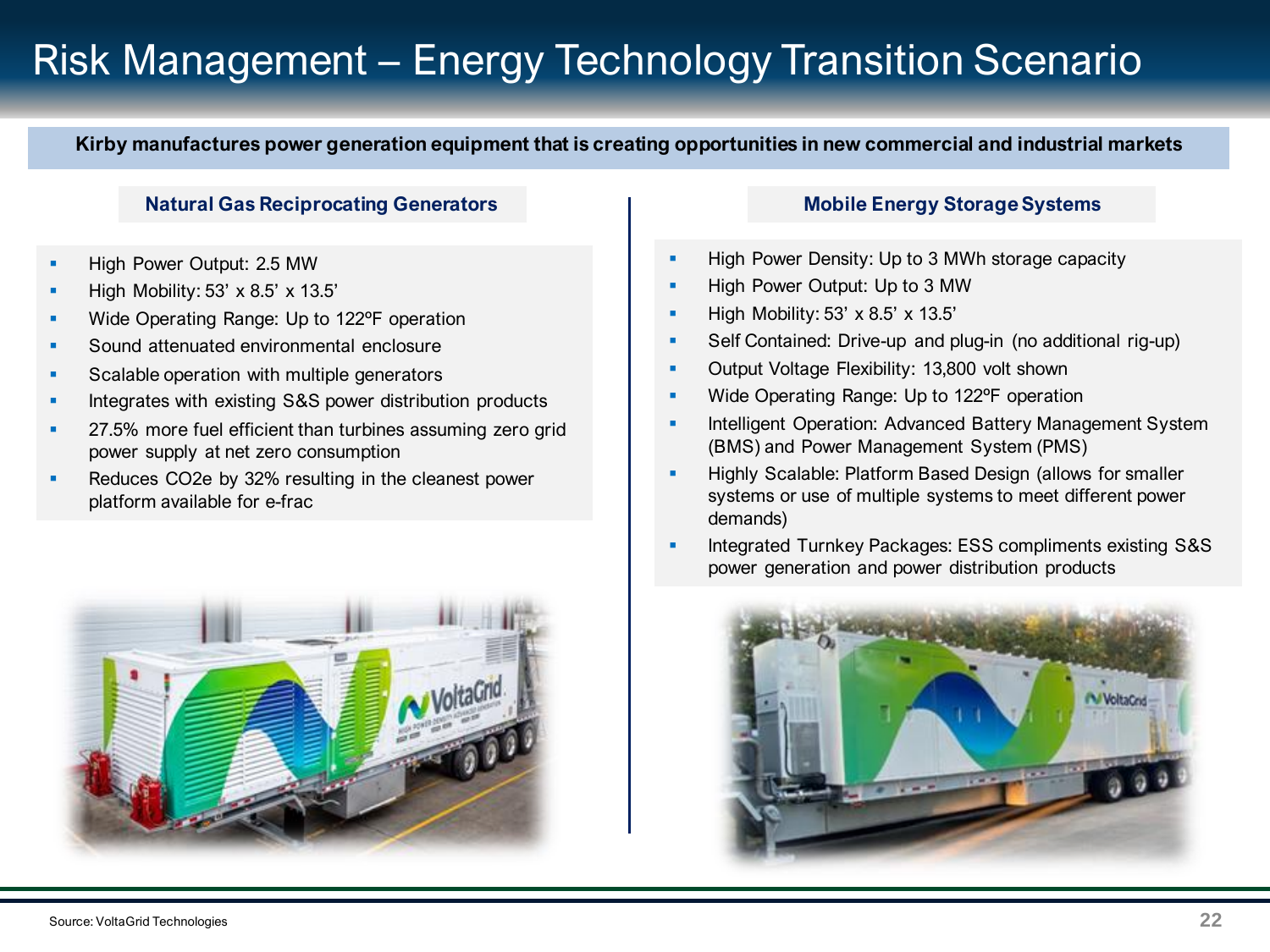### **Strategy & Opportunity Management**

#### **Opportunity Readiness – Governance**

- **EXECUTER 15 EXECUTER INCO EXECUTE IS EXECUTER** EXECUTER THE management of monitor emerging innovative technologies in the marketplace
- **■** Monitoring state and federal policy regarding legislation impacting oil and gas production and policies to increase environmentally friendly technologies or mandates
- **Monitor emerging macro level insights to better understand market trends and forecasting**

#### **Strategy**

- Investment in new technologies and partnerships with OEMs to meet customer demands
- **•** Develop and construct new eco-friendly technologies and equipment to support customers transitioning away from conventional fracking equipment
- **Enable customers to achieve their carbon emissions reduction goals and commitments**
- Capital investment in new technologies and R&D
- **Adopt new practices and modify technician training including operating standards for new equipment**
- **Development of new distribution and dealer relationships with OEMs**
- **•** Industry leadership in the distribution of low-emissions alternative power sources for vehicles, trucks, oilfield equipment, and power generation
- Continue innovation and commercialization of eco-friendly pressure pumping equipment with electric, dual fuel, and low noise products that support our customers needs to reduce emissions and environmental impact.
- New revenue streams from applying natural gas power generation equipment to new markets including back-up power in commercial and industrial applications
- Develop and expand energy storage system solutions that have combined high powered storage and the capability to work in challenging operation conditions with the potential for vast application use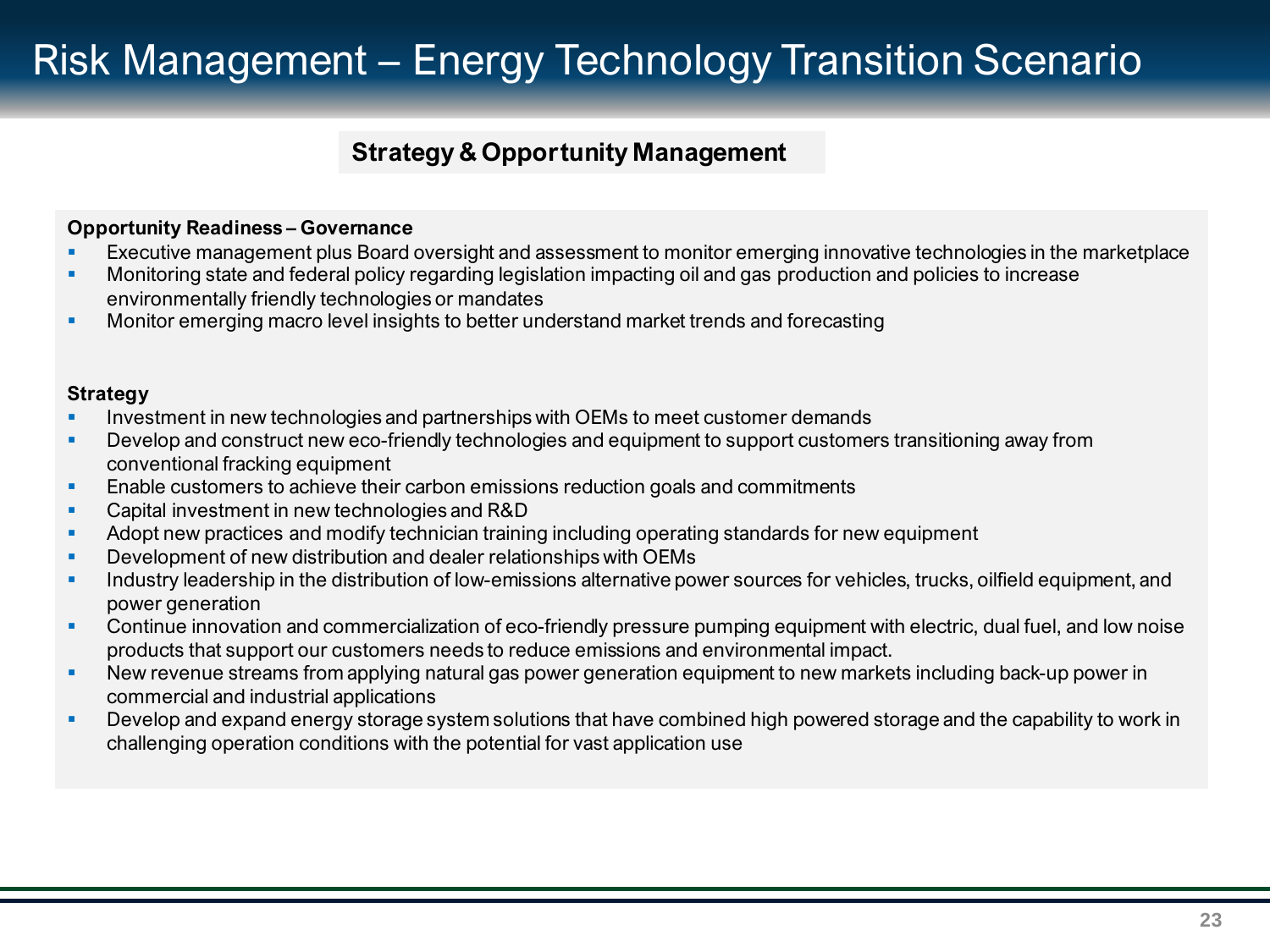# Marine Transportation – GHG Emissions

### ■ **~99% of Kirby's emissions are from the marine transportation fleet**

#### **Scope 1:** Marine Transportation Fleet CO2e (MT)

#### **Emissions Performance (2015 to 2020)**

- Since 2015, total CO2e emissions have declined 12% despite significant growth in the fleet
	- Total barrel capacity up 17%
	- Result of inland acquisitions offset by offshore fleet retirements
	- Diesel consumption declined 11% '19Y/'20Y primarily due to reduced activity associated with the COVID-19 pandemic
- Investments in newer boats and engines have improved overall fuel efficiencies and reduced emissions
- Since 2015, average age of inland boats is down 14 years and offshore boats is down 12 years

#### **Emissions Reduction Target (2015 to 2024)**

- **In 2020, Kirby met its 25% emissions reduction target** early as a result of the COVID-19 pandemic and the associated reduction in economic activity
- Given 2020 was an unusual year, the Company expects its activity and total emissions will increase in 2021 as the economy recovers
- Overall, Kirby emissions are expected to decline 25% per barrel of capacity by 2024



**13** CLIMATE